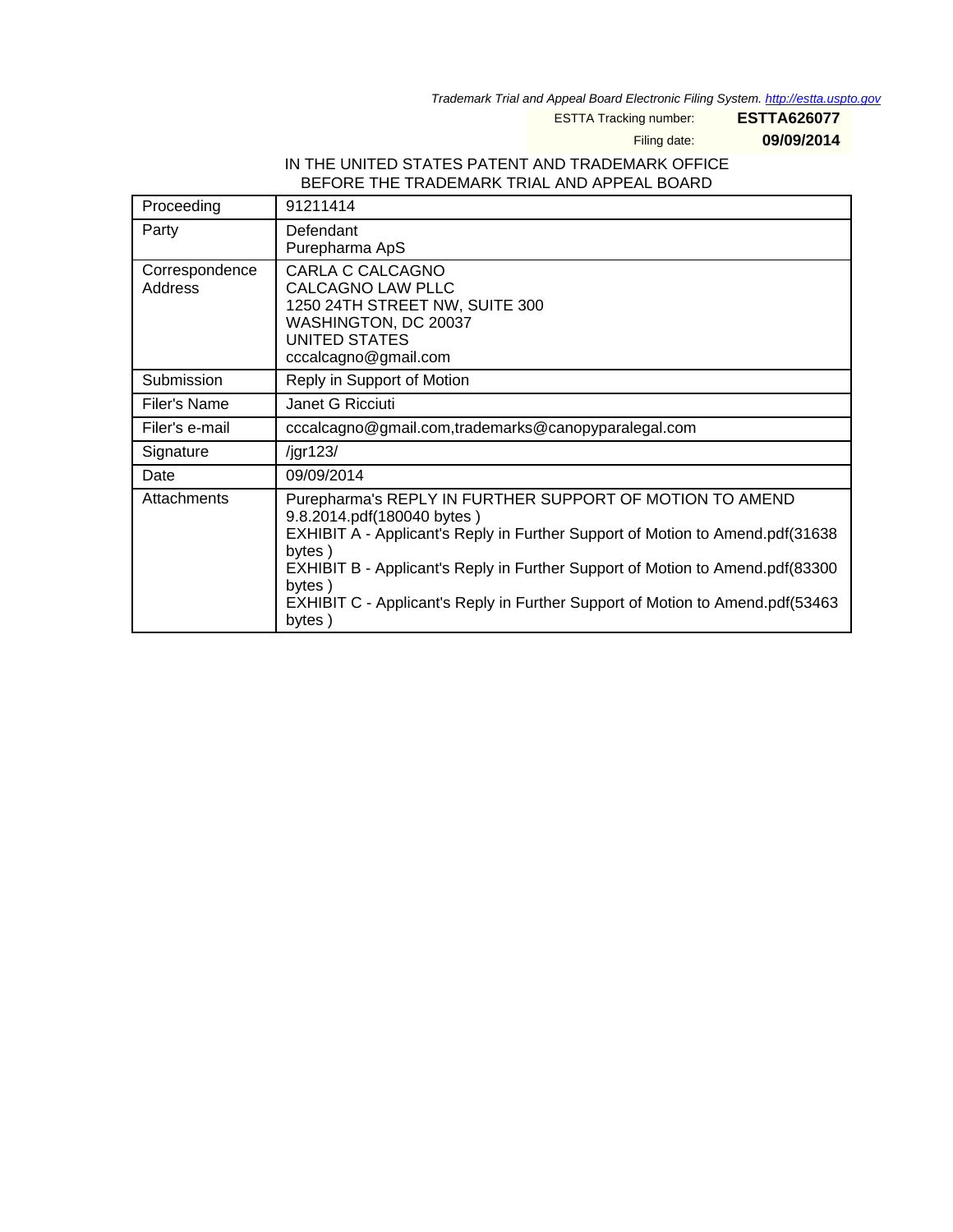#### IN THE UNITED STATES PATENT AND TRADEMARK OFFICE BEFORE THE TRADEMARK TRIAL AND APPEAL BOARD

PURAPHARM INTERNATIONAL (H.K.) LIMITED,

Opposer,

Opposition No. 91211414

v.

PUREPHARMA APS,

Applicant.

#### **APPLICANT'S REPLY IN FURTHER SUPPORT OF MOTION FOR LEAVE TO AMEND THE ANSWER TO THE NOTICE OF OPPOSITION, TO DENY REOPENING OF DISCOVERY FOR OPPOSER, AND MEMORANDUM AND POINTS OF AUTHORITY IN SUPPORT THEREOF**

Applicant moves the Board for Leave to Amend its Answer to: (1) add fraud, abandonment, nonuse as grounds for cancellation of the pleaded registration and (2) add an alternative request for a remedy under Section 18 of the Lanham Act for restriction of Petitioner's pleaded registration and Applicant's application pursuant thereto.

Opposer argues that Applicant's Section 18 request and other claims were compulsory counterclaims and that Applicant had sufficient knowledge to plead its claims as of the time of answer, citing Rule 11. Applicant agrees that Rule 11 and the other rules of pleading under the federal rules, have a bearing on when Applicant could have asserted its claims but disagrees as to counsel's interpretation of its duties under that and the others rules of pleading.

First, Applicant respectfully submits, as will be shown below, that Opposer is incorrect that Applicant's Section 18 non-use claim is subject to the compulsory counterclaim Rule. It is well established that Section 18 is a remedy not a ground for cancellation. Thus it is not subject to the compulsory counterclaim rule.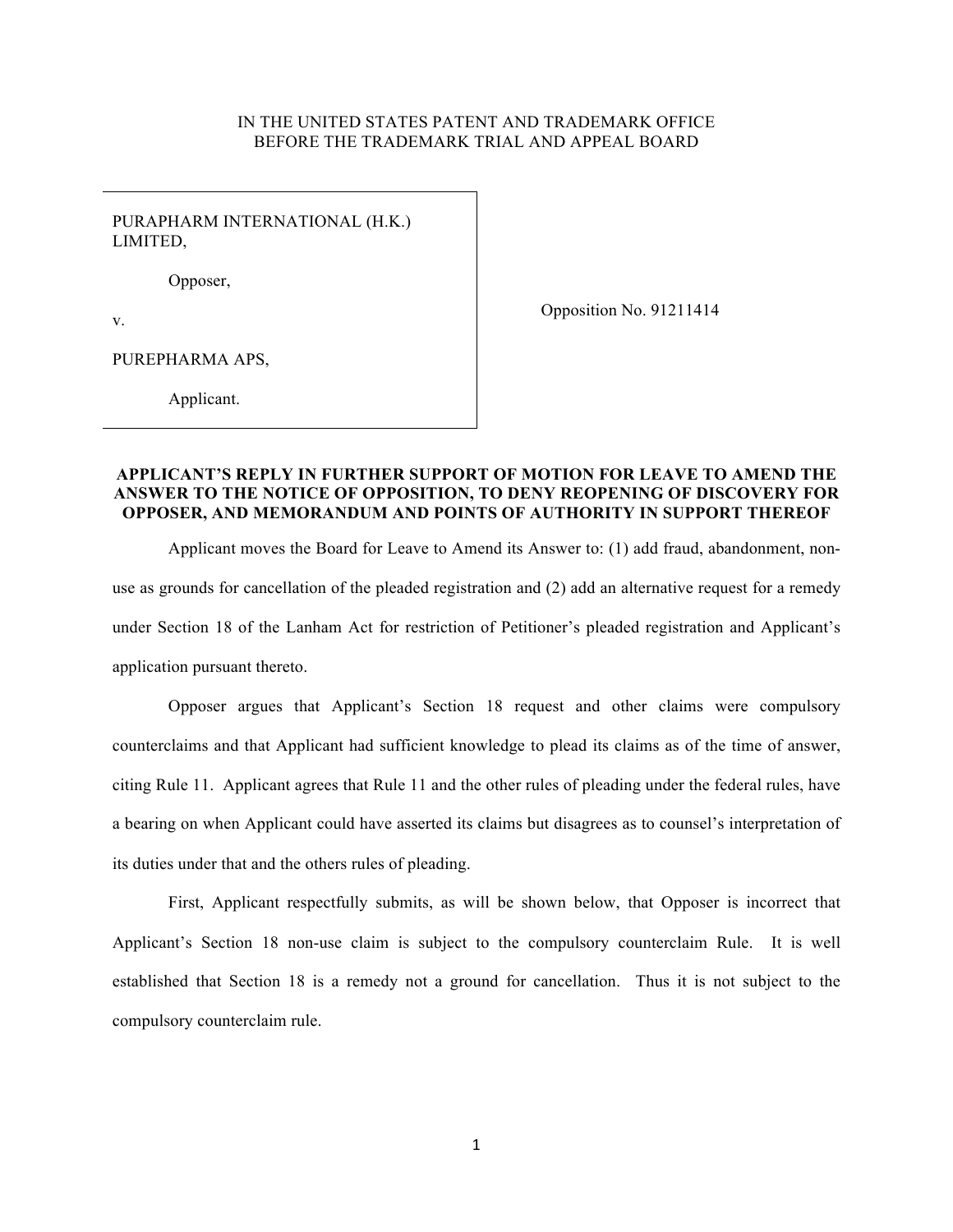However, even assuming arguendo that Applicant's Section 18 non-use claim, and its other claims were required to plead be promptly, Applicant did not have facts sufficient to plead those claims at the time or Answer or earlier.

The Supreme Court's opinion in two companion cases, *Iqbal and Twolmby*, govern counsel's rules of pleading. These hold that to plead a claim adequately, counsel must have more than a sheer possibility that defendant acted unlawfully. As these cases hold, "The plausibility standard is not akin to a "probability requirement," but it asks for more than a sheer possibility that a defendant has acted unlawfully." Ibid. "Where a complaint pleads facts that are "merely consistent with" a defendant's liability, it "stops short of the line between possibility and plausibility of 'entitlement to relief.' " Id., at 557, 127 S.Ct. 1955.

Applicant respectfully submits that for the reasons and facts that will be discussed below, Applicant could not have pled its additional grounds for cancellation and its Section 18 remedy until after it received Opposer's documents and analyzed them in July 2014.

A brief review of the facts is in order.

FACTS

Opposer affirmatively plead in the Notice of Opposition that "Opposer has been in the business of providing the products [listed in the registration] in commerce since at least as early as 2001" See, paragraph 6.

Prior to filing the Answer, Applicant sent a settlement offer to Opposer. By necessity, however, and need- this letter was based only on a self-admittedly "limited investigation" of Opposer's websites only ("According to your website...")<sup>1</sup> Applicant did not and indeed could not conduct further investigations as to Opposer's use prior to the filing of the Statement of Use, or Opposer's use as of the filing of the Section 8 and 15 Declaration.

<sup>&</sup>lt;sup>1</sup> Specifically, as the Board knows, once in a litigation context, counsel for a party may not contact the other side except through its lawyer, except to obtain information that is publicly available i.e. off the Internet.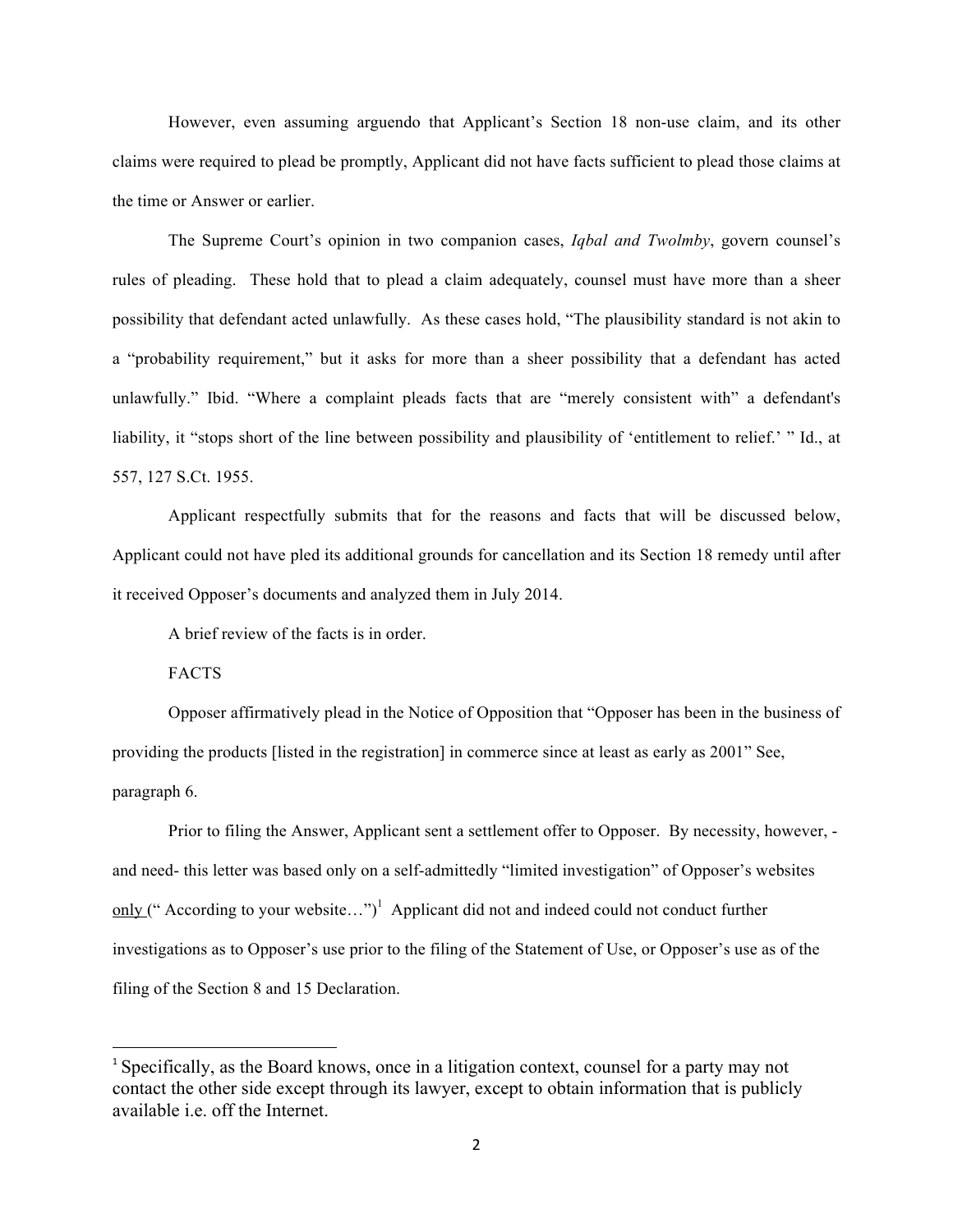Based on this limited investigation, Opposer's website appeared to allege use on four to six products only. However, Applicant lacked any knowledge as to whether Opposer also allegedly sells through other channels. Indeed, as will be discussed below, Opposer alleges sales of a majority of its products through channels other than the Internet. This is why Applicant's letter itself characterized the investigations as limited.

At 10 AM on October 10, 2013, Opposer, and prior to the late afternoon filing of Applicant's answer, Opposer rejected Applicant's offer. See, Exhibit A. This letter rejected Applicant's arguments. Further because of Opposer's duties under Rule 11 to plead only those facts which are supported in law, Applicant understood this letter to affirmatively represent to Applicant that Ms. Friedman's allegations based on her admittedly and self-described "limited investigations" only of Opposer's websites were wrong. Exhibit A. In reliance on Opposer's letter and having no real evidence that Opposer only alleges to sell goods through the Internet, later that day, Applicant filed its answer and served discovery.

Subsequent conversations with Opposer's counsel validated Applicant's interpretation of Opposer's October 10, 2013 letter. See, attached as Exhibit B. Time and time again, Opposer affirmatively represented that Applicant's understanding of the number and range of Opposer's products under the involved mark based on an analysis of its websites was wrong. On March 3, 2014 counsel for Opposer and the undersigned spoke. Counsel for Applicant affirmatively asked Opposer's counsel if the mark was in use only on the goods listed on the website. Again, Opposer's counsel affirmatively represented that Applicant's expressed concerns based only on Opposer's websites were wrong. Exhibit B. Opposer's counsel affirmatively represented that her client was using the mark in commerce on "hundreds of products" and not just the four or so products shown on the website. Exhibit B.

Notably in that email exchange, Opposer's counsel also corrected Applicant's understanding of the conversation. Opposer stated that it could not affirmatively state that the mark was used on each of the products listed in the registration. And, despite Opposer's express pleading that the mark was in use on each of the products listed in the registration, "Could not make that determination at that time".

3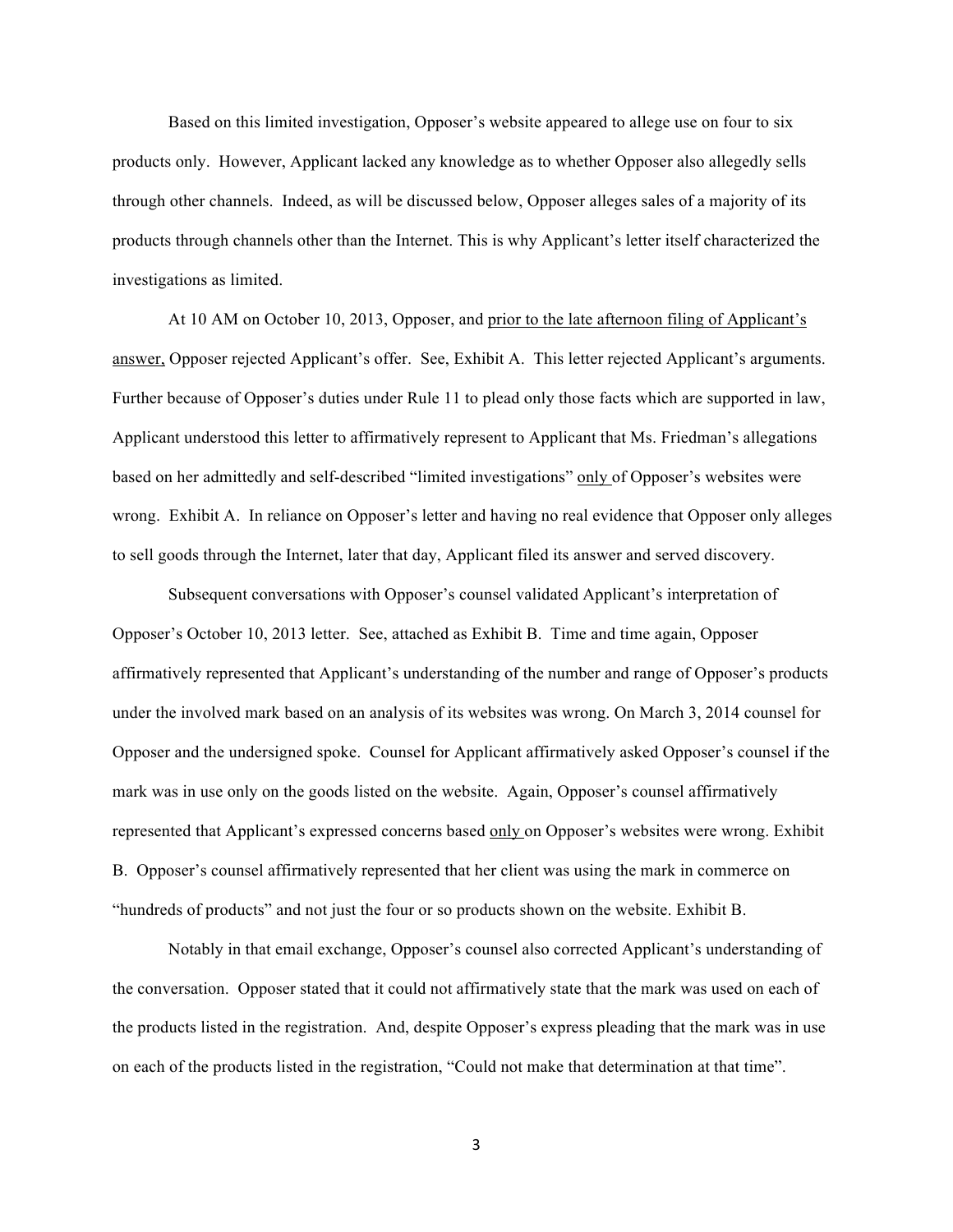Exhibit B. In other words, by Opposer's own direction, Applicant would be required to await Opposer's responses to discovery to determine which if any of the products were in use.

Thereafter, Opposer actively obstructed discovery. Applicant's first set of discovery requests consisted of its first and second set of interrogatories, requests for production and requests for admission. Opposer refused to answer any of Opposer's Interrogatories Numbered 1-15. Further, Opposer objected to most of Applicant's production requests.

Notably, among the discovery requests were Requests for Admissions as to Opposer's use of the mark on each of the goods recited in the registration. And, for each request to which Opposer responded with other than an unqualified denial, Applicant requested that Opposer produce documents reflecting use of the mark on goods in U.S. commerce. Applicant also asked for documents reflecting Opposer's sales figures, invoices reflecting first and continuing use and all FDA letters, as some of the products listed require such approval.

While Opposer responded to Applicant's Request for Admissions on March 24, 2014, Exhibit C, Opposer indicated it would not be able to produce its supporting documents until May 2, 2014, just before Applicant's trip to Asia. These documents told a far different story than Opposer's responses to the requests for admission. It was only upon receipt of Opposer's sales figures, invoices and FDA letters, and other Chinese language documents in May 2, 2014 that Applicant became aware that inter alia: (1) Opposer had no proof that it used its mark on ANY of the goods prior to the Statement of Use filing, giving rise to the abandonment and fraud claims (2) and that Opposer's nonuse was far wider in range than Opposer had admitted.

Upon analyzing these documents, Applicant contacted Opposer in July 2014 yet again in the hopes of achieving settlement and expressly pointing out the troubles with Opposer's use. A week later, Opposer rejected any settlement. Applicant thereupon promptly moved to amend its answer.

In short, Applicant has moved to amend promptly and the Board should deny Opposer's arguments as to Applicant's claims.

4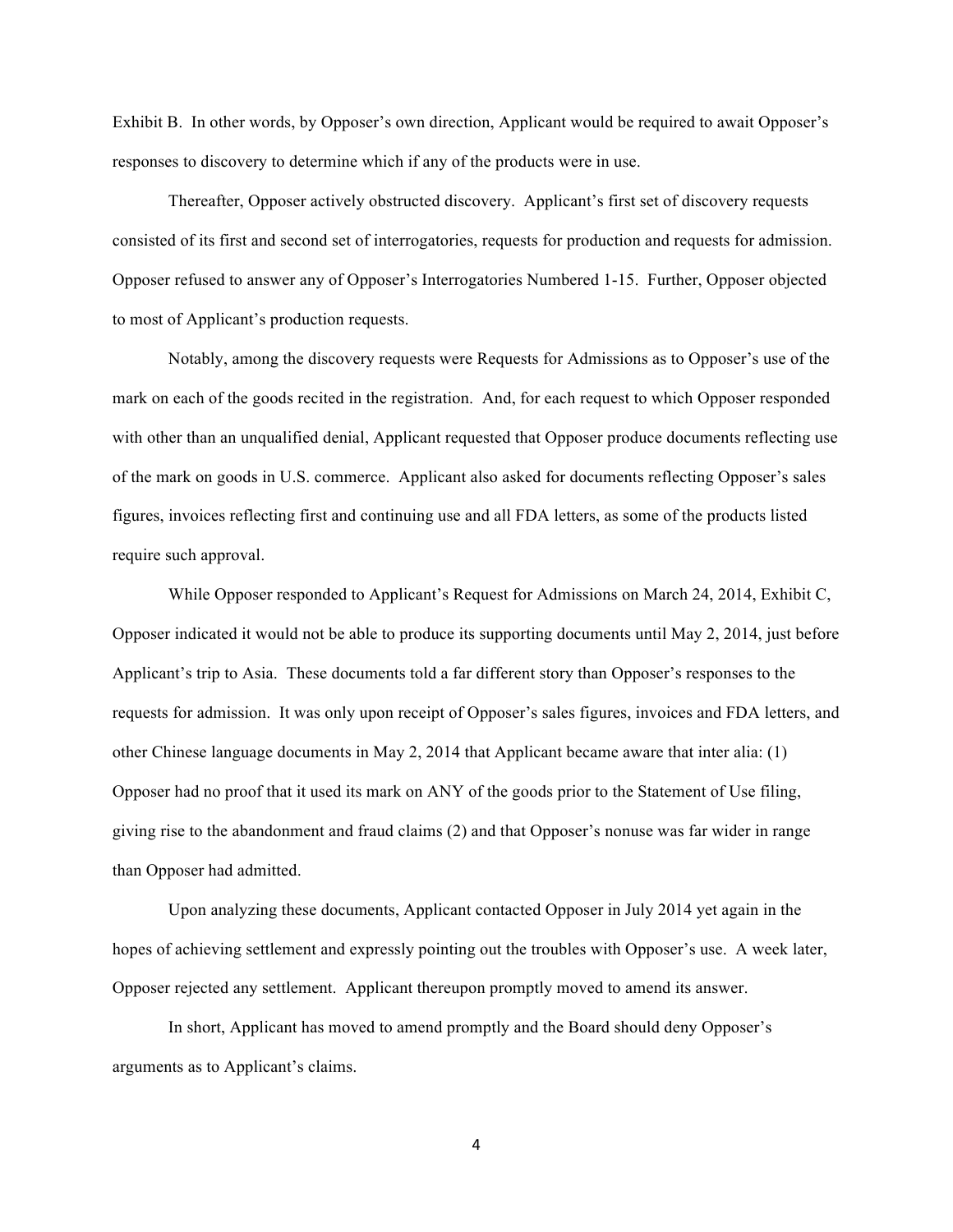### I. APPLICANT MOVED PROMPTLY TO AMEND TO PLEAD FRAUD AND ABANDONMENT ARISING FROM FAILING TO USE THE MARK PRIOR TO REGISTRATION

Applicant's fraud and abandonment claims are based on the fact that Opposer failed to use its mark ON ANY OFTHE PRODUCTS listed in its registration until 2005 --- fully three years AFTER the filing of the Statement of Use.

The material facts forming the basis for this claim follow. Specifically, on June 14, 2002, Opposer filed a Statement of Use for the application that resulted in Opposer's pleaded registration. As required, Opposer swore under penalty of perjury that it had used the mark on the goods listed in its application in the United States. However, Opposer did not use the mark on any of the goods listed in the registration until 2005, nearly three years after the registration issued.

Applicant learned of these facts only during discovery. On February 13 2014, Applicant served interrogatories and document requests requesting information and documents to prove up Opposer's first use dates for each of the goods reflected in Opposer's registration.

Specifically, Applicant requested Opposer's sales figures, invoices and FDA approval letters. Opposer refused to answer any of Applicant's 15 interrogatories. Opposer served objections to most of Applicant's production requests.

Until this time, Applicant had no knowledge and had no reason to know that among its many other sins, Opposer had falsely stated its first use date for ANY of the goods in 2002 and in its Section 15 Declaration.

Thus Applicant first received information bearing on these claims on May 2, 2014, just before Applicant's counsel's trip to China. This is when Applicant received Opposer's documents. These documents and these documents alone showed that Opposer lacked any sales figures, any invoices, and any other documents reflecting use on ANY of the goods listed in Opposer's registration before the 2002 filing of the Statement of Use, and materially and intentionally lied to the USPTO about such use.

Because Opposer did not use the mark on ANY of the goods until 2005, three years after the registration issued, and materially and intentionally lied to the USPTO about such use, Opposer is guilty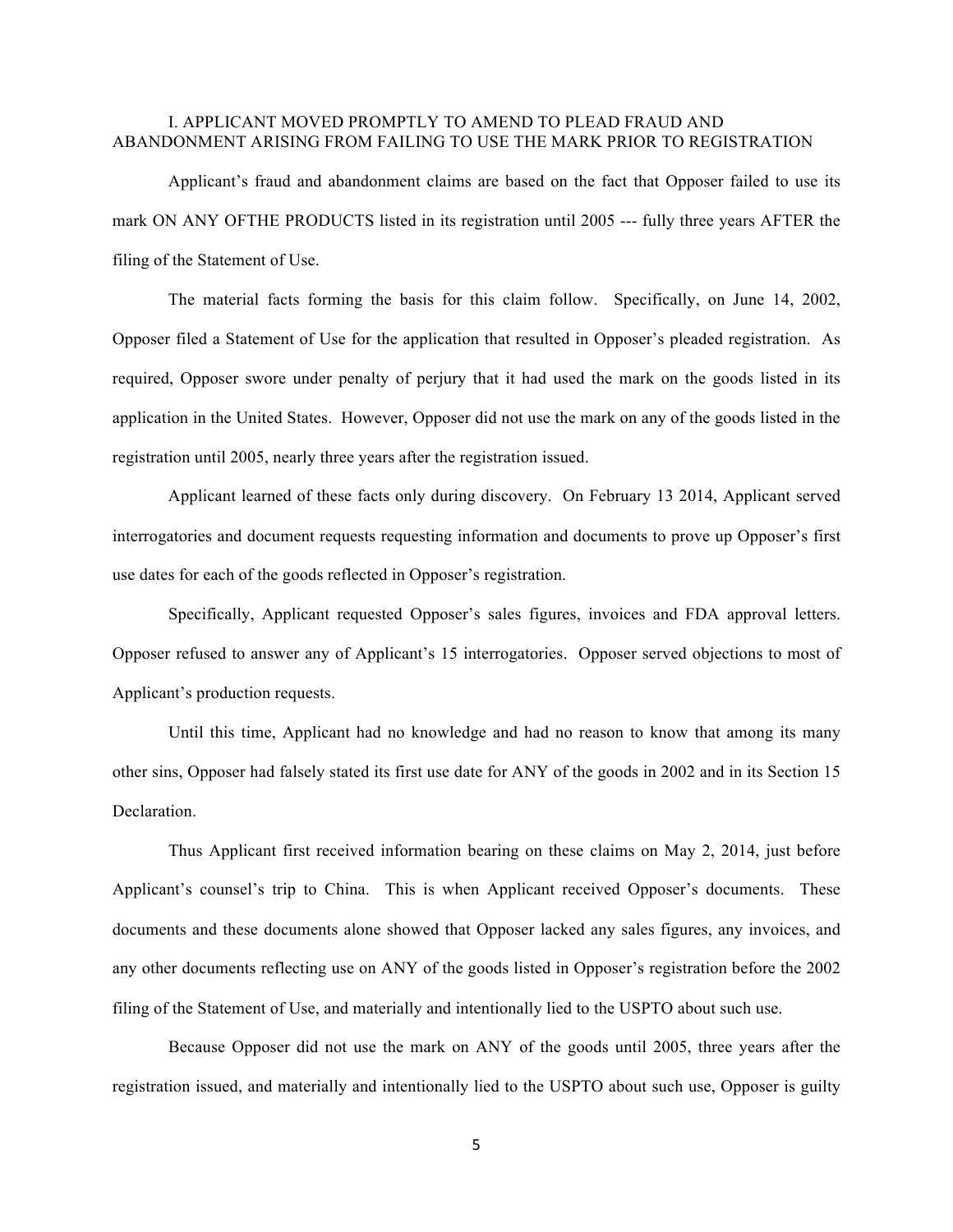of fraud in procuring the registration by filing the materially false Statement of Use. Opposer also is guilty of fraudulently attempting to procure the benefits of incontestability when filing the Section 8 and 15 affidavits in 2007.

As to the remaining allegations of fraud, that is fraud in the Section 8 and fraud in the renewal application, fraud requires a pleading of particularity and mere statements upon information and belief are not permitted without detailed factual support. Rule 9, Federal Rule of Civil Procedure. At the time Applicant filed its answer, Applicant had only Suppositions and guess work that the mark might not have been in use at all on certain goods at the time of the renewal application. However suppositions do not form a basis for fraud. Moreover, Applicant lacked any information as to intent. Thus, whatever its suppositions were, Applicant was not in a position to plead fraud.

### II. APPLICANT IS NOT GUILTY OF UNDUE DELAY IN PLEADING NONUSE AND A LACK OF LIKELIHOOD OF CONFUSION, OR PARTIAL ABANDONMENT AFTER REGISTRATION

The third ground for the amendment is the Section 18 current non-use coupled with a lack of likelihood of confusion claim.Opposer alleges this is subject to compulsory counterclaim rule. Applicant respectfully disagrees.

"A claim to partially cancel a registration by deleting some of the goods or services therein or by restricting the manner of use of the goods or services therein, or to restrict or rectify the register as to the registration, in order to avoid a likelihood of confusion is in the nature of an equitable remedy and does not constitute an attack on the validity of a registration or have to be tied to a properly pleaded ground for opposition or cancellation. TBMP313.01. *Embarcadero Technologies Inc. v. RStudio Inc.*, 105 USPQ2d 1825, 1829 (TTAB 2013) (Section 18 relief may be sought in the alternative); *Dak Industries, Inc. v. Daiichi Kosho Co.*, 35 USPQ2d 1434, 1437 (TTAB 1995); ("…a claim for partial cancellation by restriction or modification of the goods or services listed in a plaintiff's pleaded registration is an equitable remedy under Section 18 of the Trademark Act, not tied to a ground to cancel."). *Eurostar, Inc. v. "Euro-Star" Reitmoden GmbH & Co. KG*, 34 USPQ2d 1266, 1271 (TTAB 1995)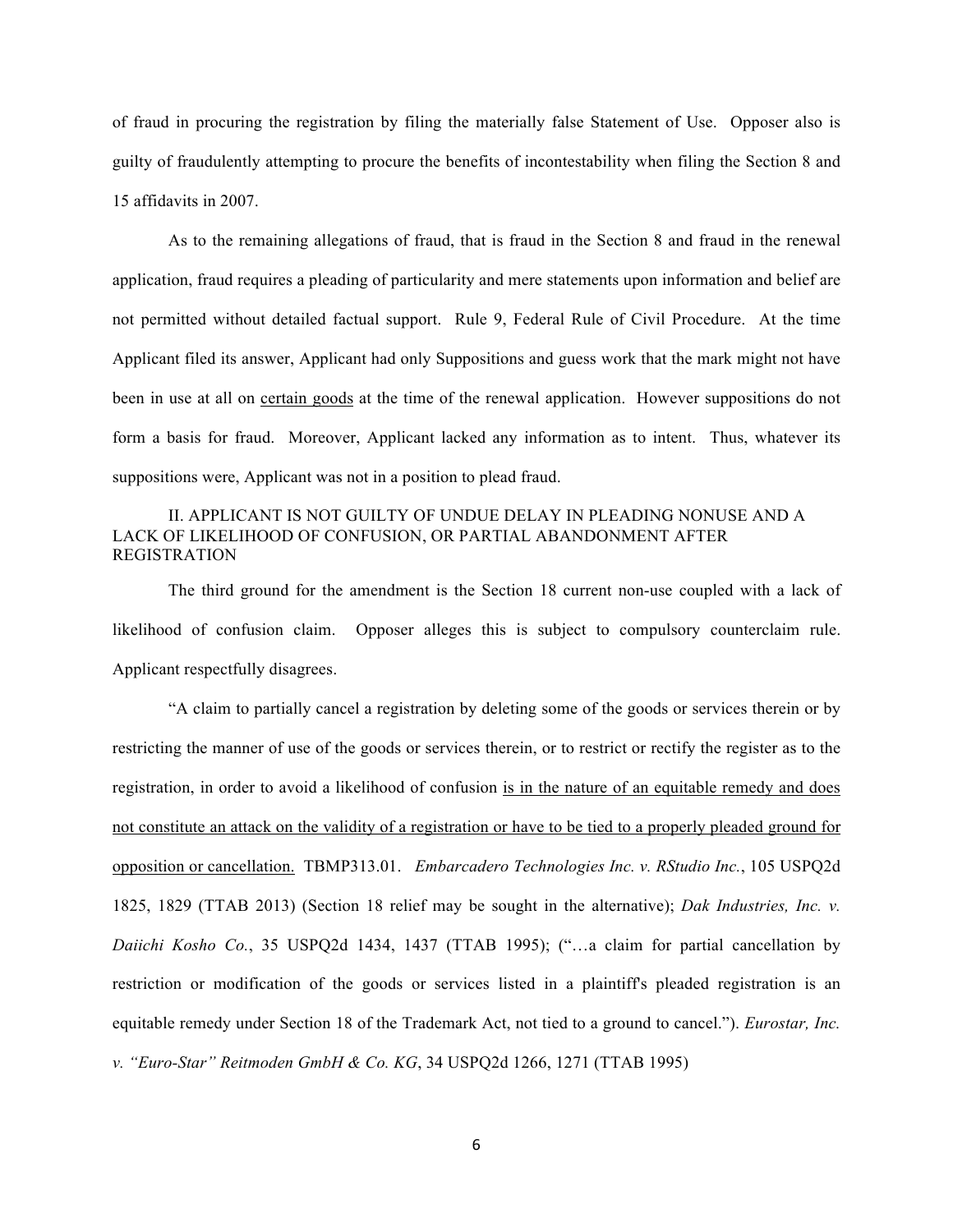Thus, it is not subject to the compulsory counterclaim rule subject to the compulsory counterclaim rule recited by Opposer. *See Dak Industries, Inc. v. Daiichi Kosho Co*., 35 USPQ2d 1434, 1437 (TTAB 1995) ("a claim for cancellation by restriction or modification …is an equitable remedy …, not tied to a ground to cancel")*; Eurostar, Inc. v. "Euro-Star" Reitmoden GmbH & Co. KG,* 34 USPQ2d 1266, 1271 n.3 (TTAB 1995) ("[t]he restriction provisions of Section 18 are in the nature of an equitable remedy"). Rather, it is subject to more liberal rules of Rule 15 of the Federal Rules of Civil Procedure.

As in the case of any other claim, a claim for partial opposition or partial cancellation ordinarily will be granted if pled prior to trial. See TBMP Section 313.01 ["as in the case of any other claim, a claim for partial opposition or partial cancellation ordinarily should be asserted prior to trial"].

Even assuming arguendo that Applicant's Section 18 remedy were subject to Rule 13, Applicant still moved to plead non- use and abandonment after the issuance of the registration promptly after the grounds therefor were learned.<sup>2</sup>

It is Opposer's position in essence that Applicant acted improperly when, failing to have any information other a few websites and relying on Opposer's ( now proven to be false ) assertions in the Notice of Opposition, and its October 10, 2013 letter, Applicant did not plead non-use in its answer.

The Board's rules on pleading are governed by the Supreme Court's *Ashcroft v. Iqbal*, 556 U.S. 662, 129 S.Ct. 1937, 1949-50 (2009) and *Bell Atlantic Corp. v. Twombly,* 550 U.S. 544, 570 (2007)). See, e.g., *Johnson & Johnson v. Obschestvo s Ogranitchennoy*, 104 USPQ2d 2037, 2038 n.2, 2039 (TTAB 2012) S

These cases hold that to plead a claim adequately, counsel must have more than a sheer possibility that defendant acted unlawfully. As these cases hold, "The plausibility standard is not akin to a "probability requirement," but it asks for more than a sheer possibility that a defendant has acted unlawfully." Ibid. "Where a complaint pleads facts that are "merely consistent with" a defendant's

<sup>&</sup>lt;sup>2</sup> Applicant concedes that it also seeks partial cancellation on the ground of abandonment, which is a counterclaim , but which was adequately and timely plead for the reasons stated in this brief.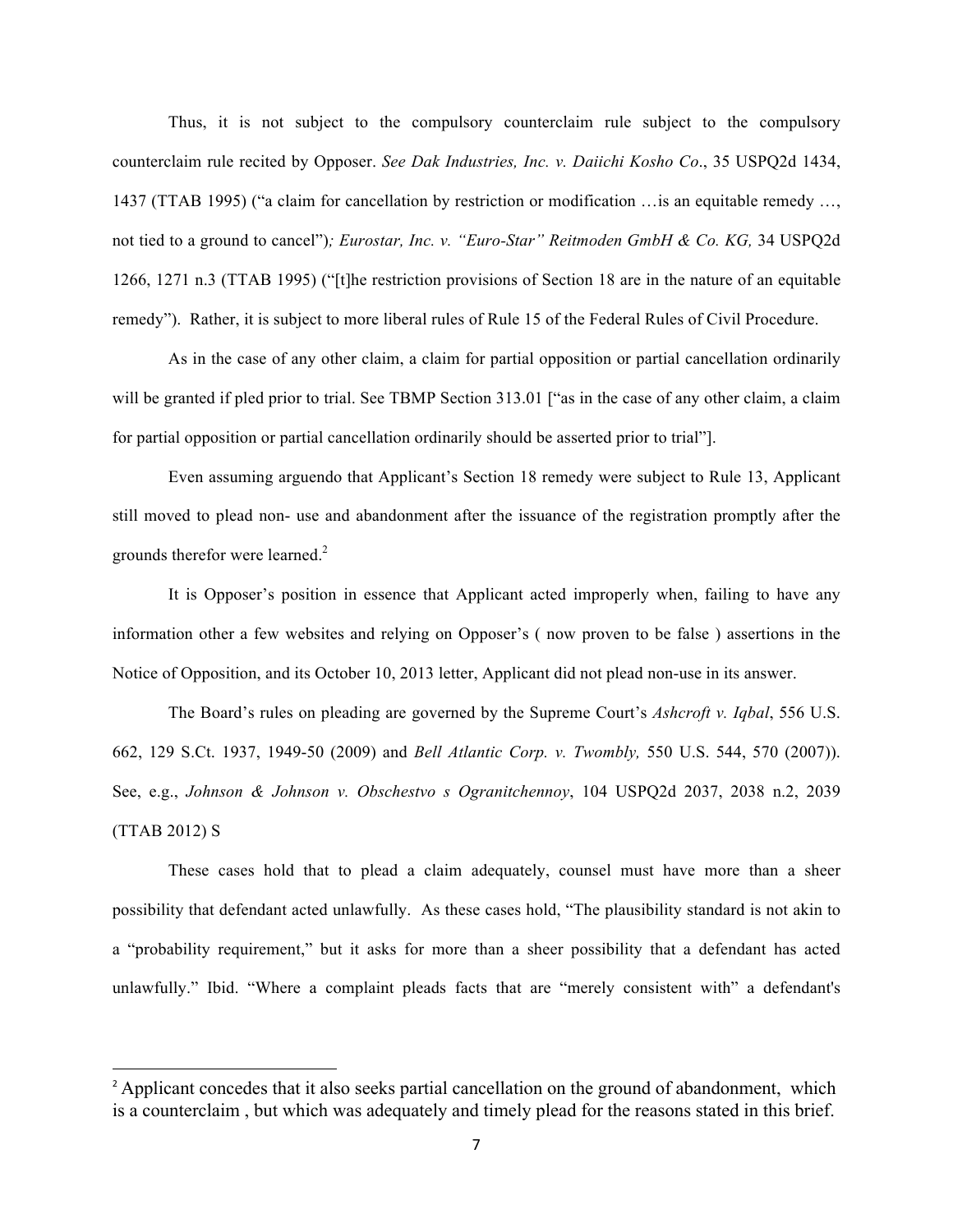liability, it "stops short of the line between possibility and plausibility of 'entitlement to relief.' " Id., at 557, 127 S.Ct. 1955.

Here for the reasons stated above, Applicant did not have sufficient facts to plead non-use. Applicant knew only what it failed to see on website; it had no evidence that Opposer also failed to use the mark on products in other trade channels. In fact, Opposer asserted the opposite. And, until Opposer's Request For Admissions Responses were served, Opposer never let on that there was any impropriety in its registrations.

Further, to state a claim of non-use under Section 18 adequately, Applicant must specifically state the goods not in use and that the limitations sought will serve to avoid confusion. *See DAK Industries Inc. v. Daiichi Kosho Co*., 35 USPQ2d 1434, 1437 (TTAB 1995) *Eurostar Inc. v. "Euro-Star" Reitmoden GmbH & Co. KG*, 34 USPQ2d 1266, 1271 (TTAB 1994) (discretion to limit a registration will only be exercised when such partial cancellation or restriction will avoid confusion).

Moreover, a party pleading such a claim must state the goods sought to be limited precisely and failure to do so may result in dismissal of the claim. *See Eurostar Inc. v. "Euro-Star" Reitmoden GmbH & Co. KG*, 34 USPQ2d 1266, 1272 (TTAB 1994) (party that seeks to restrict a registration or application should state with as much precision as possible the restriction it seeks, so that the issue is properly framed for trial); *Aries Systems Corp. v. World Book Inc*., 23 USPQ2d 1742, 1749 (TTAB 1992) (counterclaim failed to specify the least restrictive language applicant would accept); *Space Base Inc. v. Stadis Corp.*, 17 USPQ2d 1216, 1218 (TTAB 1990) (counterclaim that opposer's registration should be amended "to accurately describe the services" was vague).

Prior to Opposer's Responses to the Requests for Admissions, Opposer's own counsel stated she was not in a position to know which if any of Opposer's goods were in use. If Opposer's own counsel was not in a position to know then which of the goods it was in use, how was Applicant?

As to the Requests for Admissions, while admitting that the mark was not used on some of the goods, based on Applicant's analysis of Opposer's documents, Opposer's Request for Admissions Responses were inaccurate. While Opposer admitted that it had never used the mark on certain goods, it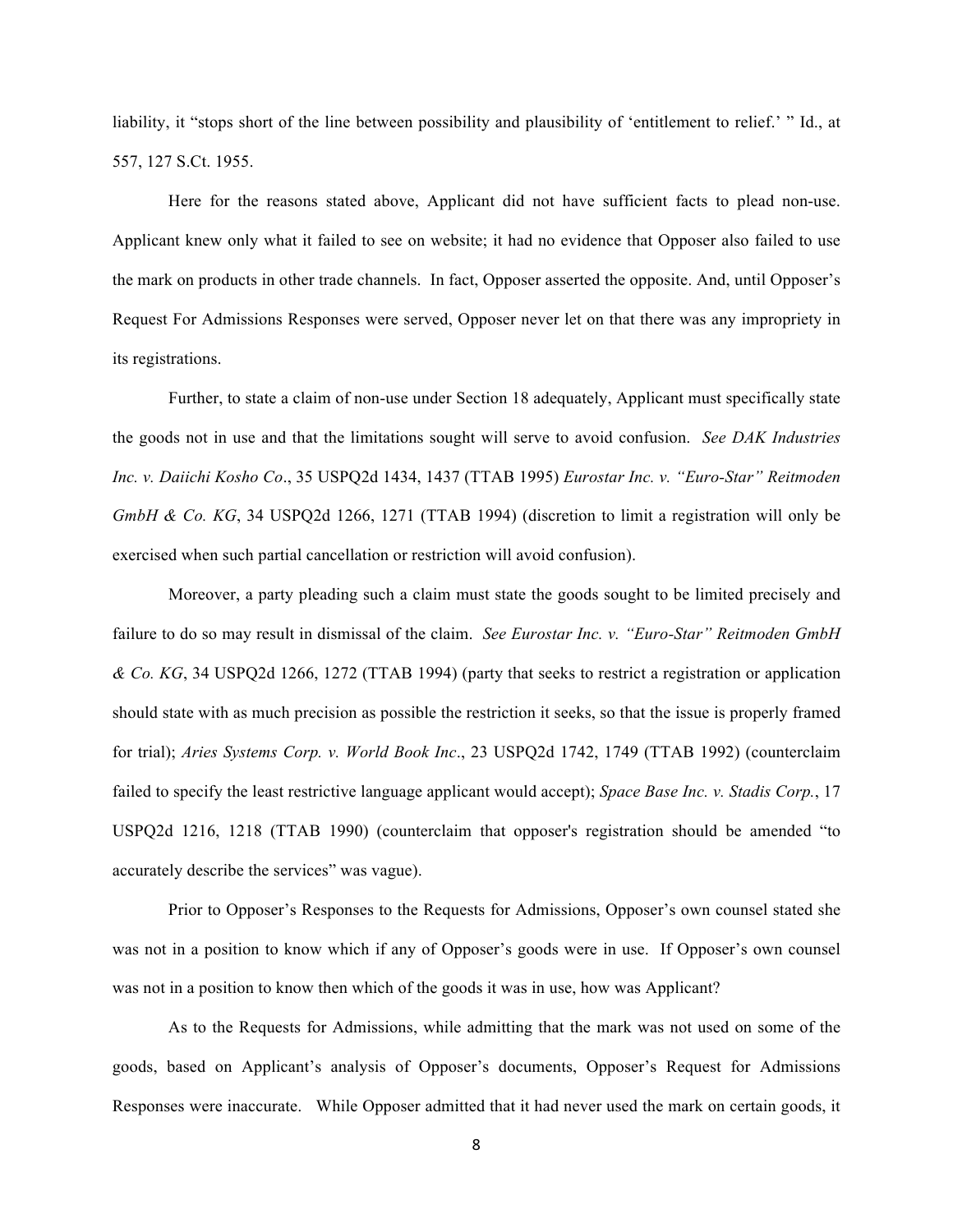expressly denied that it has used the mark on the other ten goods, seven of which form the basis for Applicant's non-use and abandonment claims. Exhibit C. As to these goods, Applicant was clearly entitled to wait until Opposer completed its responses to that set of discovery to double check Opposer's written response, before pleading non-use, especially as this claim required Applicant to state the nonused goods with specificity.

Finally, nothing in Ms. Friedman's letter or Opposer's Responses to Admission Requests bear on the claim that Opposer's "Chinese medicines" **are sold only to Chinese medical practitioner's for their medical dispensing,** further differentiating the channels of trade. Again, these facts were exclusively adduced from Opposer's production documents.

Further, as to abandonment, as the Board knows, this ground for cancellation is not current nonuse. Rather it is nonuse coupled with an intent not to resume use. And to prove abandonment, prima facie, three prior consecutive-years of non-use is required. In 2013, before discovery, Ms. Friedman could hardly have had known the facts relating to intent or continuous non-use based solely on her limited investigation of a few websites.

In this regard, *Medline* is distinguishable and supports Applicant's position rather than negating it. The fraud claim was rejected on a motion to dismiss as insufficiently plead as it state: "the allegation that the respondent *currently* does not offer the services identified in the registration is insufficient (to plead fraud) because it lacks details regarding which statements made by Respondent … *were false at the time Respondent filed its registration*." *Id. ( emphasis added).*

Further, in *Medline,* "Petitioner did not claim that it learned of these newly asserted claims through discovery or was unable to learn about the new claims prior to or filing or shortly after filing the complaint."

Here, unlike *Medline*, Applicant claims the exact opposite. Applicant learned of its newly asserted claims through discovery and as it did not have access to Opposer's invoices, sales figures, or FDA letters, was not in position to learn that Opposer had lied to the Office that its mark was in use in commerce until it got those documents.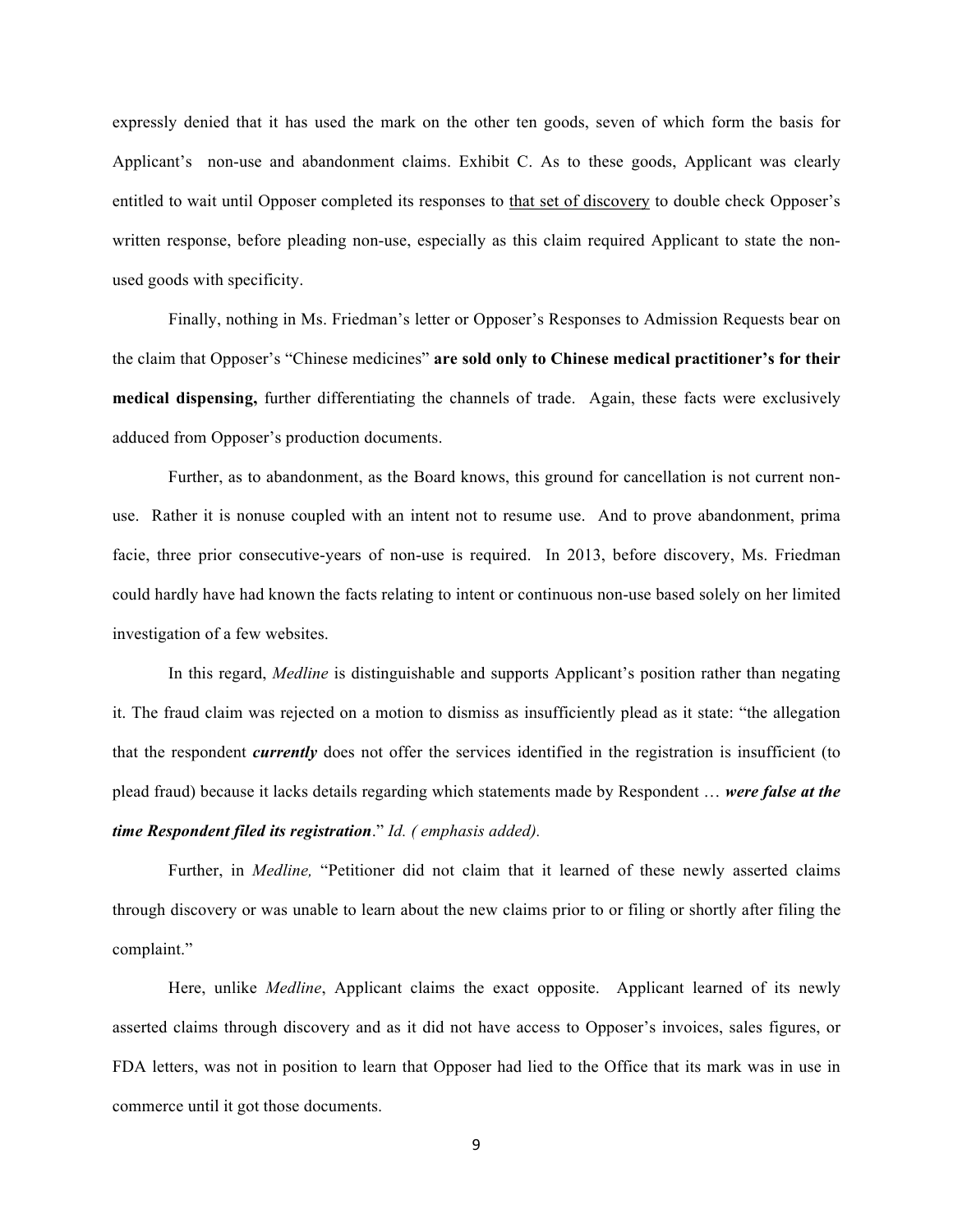#### IV THE BOARD SHOULD DENY OPPOSERS' REQUEST TO REOPEN DISCOVERY

The Board should not reopen discovery for Opposer. Opposer uniquely knows whether its registration is invalid for fraud or abandonment or non-use or otherwise, and reopening discovery for Opposer will only serve to allow Opposer to delay the case. After all, what can Applicant tell Opposer about its own use except what Opposer has disclosed to Applicant? For this reason, in such situations the Board usually does not reopen discovery. TBMP 507.02(a) [[E]specially true when the factual basis for the motion to amend was obtained by the moving party through discovery taken from the non-moving party.]

Further, doing so will prejudice Applicant. Applicant is a small company. It has limited resources. It has answered two sets of admission request and one set of production requests and produced documents, all at substantial expense. To require it to engage in further discovery will only delay the case, and serve to increase the costs of this case on Applicant. This is the true point of Opposer's request to reopen and should not be permitted. To the extent however that the Board does reopen discovery, it should do so for both parties.

#### **II. CONCLUSION**

Wherefore, as Applicant's Motion for Leave to Amend the Answer does not violate any settled law, as the request is timely, as it will not prejudice the rights of the Opposer, and as justice so requires. Applicant respectfully submits that Applicant's Motion for Leave to Amend the Answer should be granted and discovery should not be reopened except for Applicant's benefit.

Respectfully submitted,

Date: September 9, 2014 By: /Carla C. Calcagno/

Calcagno Law PLLC  $1250$   $24^{\text{th}}$  Street N.W. Suite 300 Washington, D.C. 20037 Telephone: (202) 466-0544

Attorneys for Purepharma APS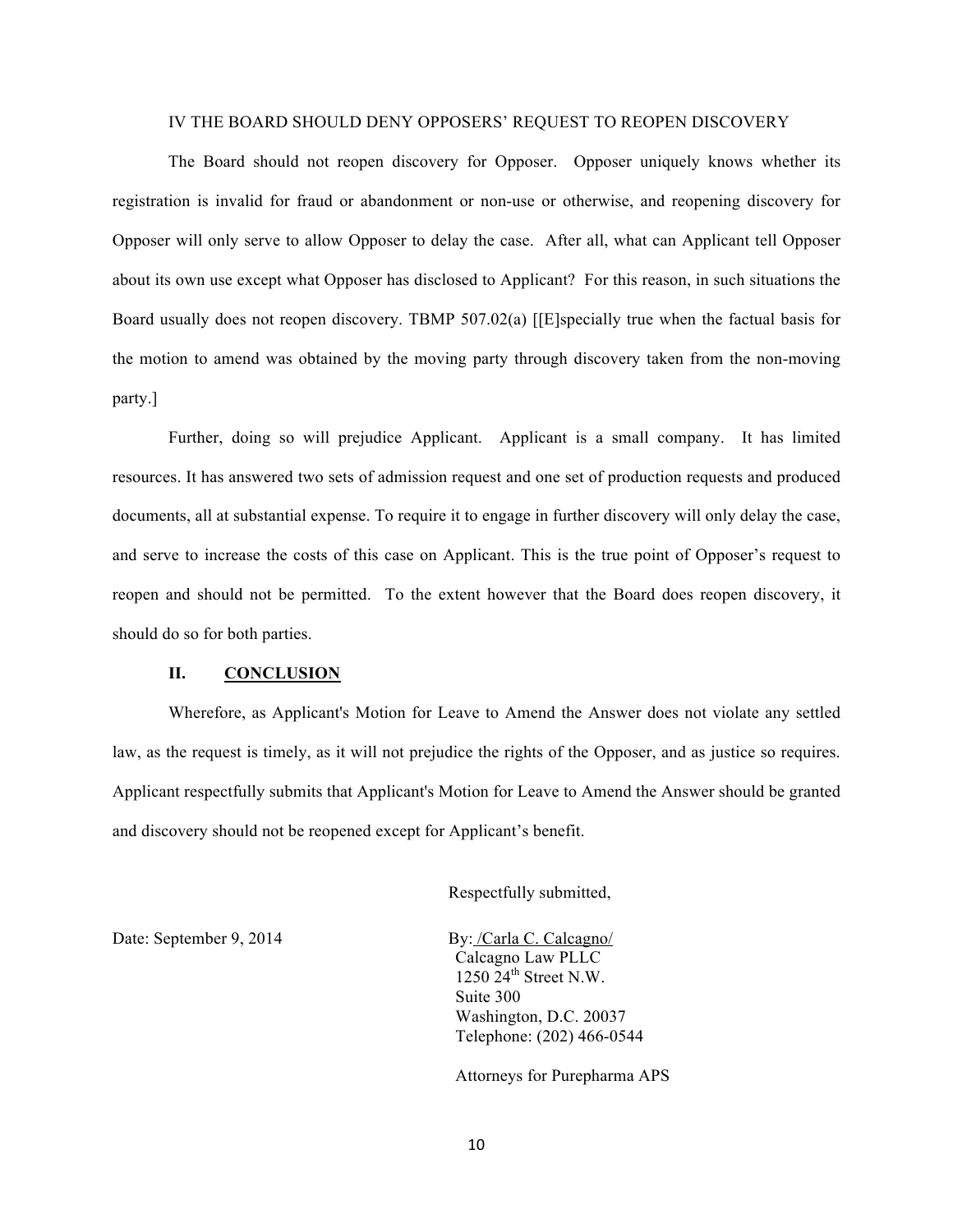# CERTIFICATE OF SERVICE

The undersigned hereby certifies that on September 9, 2014 a true and accurate copy of the foregoing:

# **APPLICANT'S REPLY IN FURTHER SUPPORT OF MOTION FOR LEAVE TO AMEND THE ANSWER TO OPPOSITION, AND EXHIBIT A-C**

was served by agreement of the parties on Opposer by emailing a copy of the same to Melissa S. Rizzo, Attorney for Opposer, at melissa.rizzo@arlaw.com and trademarks@arlaw.com.

/Janet Ricciuti /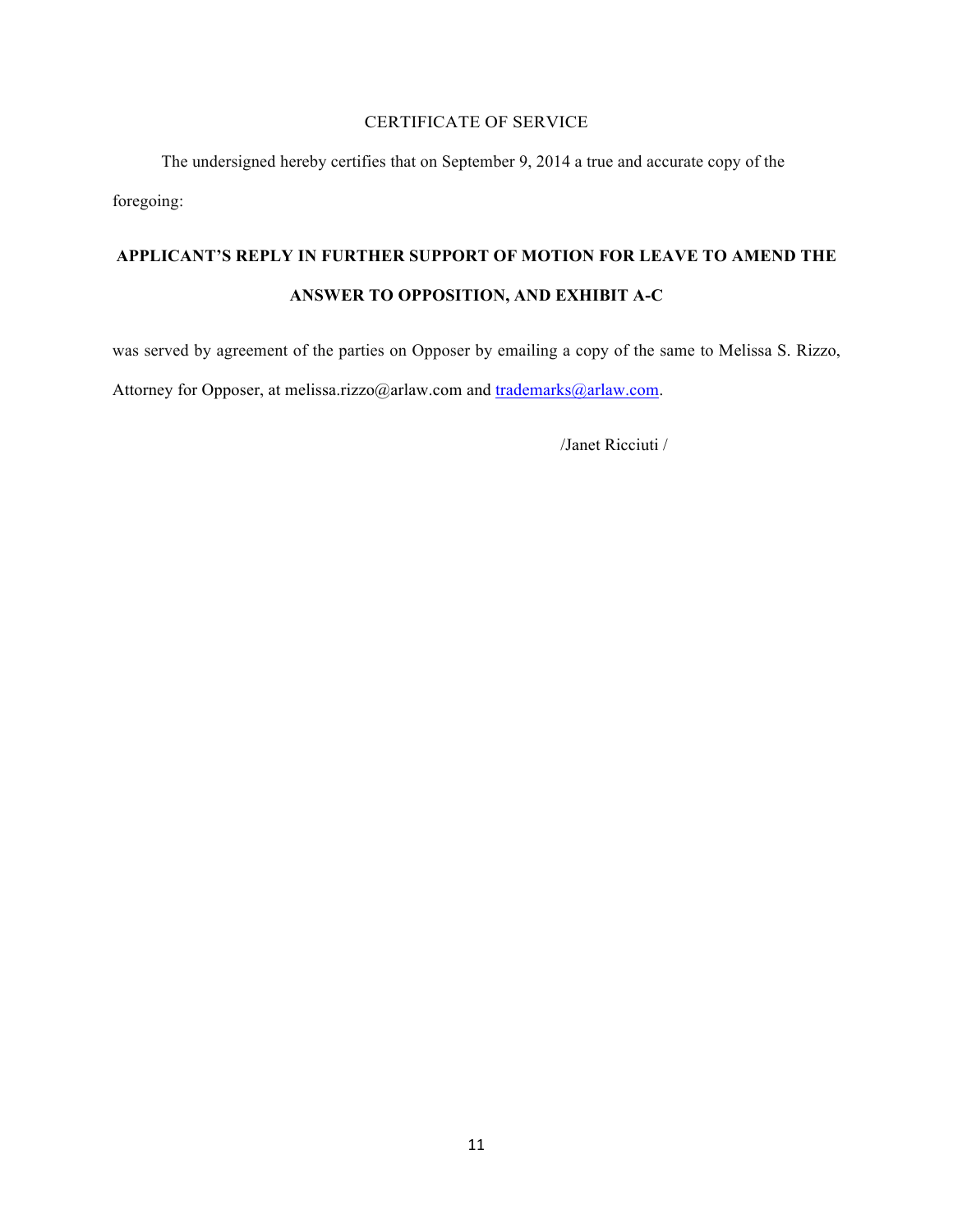

**Attorneys at Law** Alabama Florida Louisiana Mississippi South Carolina Tennessee Texas Washington, DC

Melissa S. Rizzo Direct: 813.402.2871 E-Fax: 813.227.5609 melissa.rizzo@arlaw.com

October 10, 2013

# Via E-Mail and U.S. Mail baf@usiplaw.com

Barbara A. Friedman, Esq. Edell Shapiro & Finnan LLC 9801 Washington Blvd., Suite 750 Gaithersburg, Maryland 20878

#### $Re:$ PuraPharm International (H.K.) Limited v. Purepharma ApS Opposition No. 91211414

Dear Ms. Friedman:

We are in receipt of your letter dated September 18, 2013 in the above matter. Our client is not persuaded by the arguments made in the letter and intends to proceed with the opposition.

Please do not hesitate to contact me with any questions.

Sincerely,

Mili 12-

Melissa S. Rizzo

MSR:ma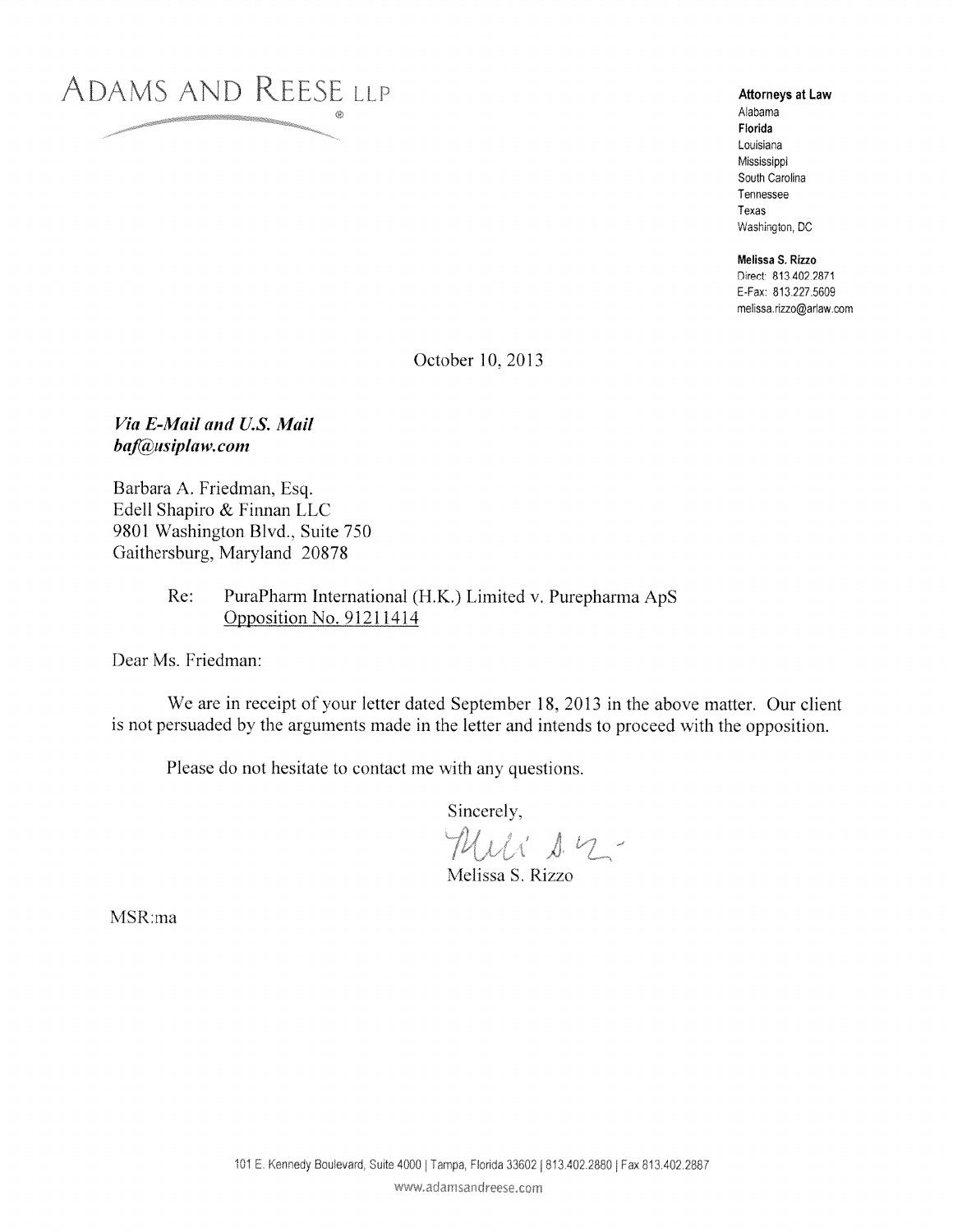**From:** Carla Calcagno [mailto:carla.calcagno@calcagnolaw.com] **Sent:** Tuesday, March 04, 2014 3:34 PM **To:** Melissa Rizzo **Subject:** RE: Opposition Number 91211414, Purapharm v Purepharma

#### Dear Ms. Rizzo,

We write to confirm our telephone call yesterday which I initiated so we could arrange document production. As you know, I was not the attorney of record for Applicant during the discovery conference. It is our understanding that the parties did not discuss the timing, format, and mechanics of document production during their discovery conference.

As I stated yesterday, it is Applicant's proposal that to facilitate discovery, and as the Board prefers, the parties produce documents by copying their documents and mailing their documents to the propounding party. We further propose that each party bear the cost of copying their own documents and mailing them to the propounding party. According to my notes, you will need time to consult with your client and to respond to us on the timing, format and mechanics of documents production and that this should take approximately one week to ten days.

We await your response so we can coordinate and finalize the timing, format, and mechanics of document production. In the meantime, (should the parties not reach an agreement) Applicant's documents will be made available for inspection and copying as they are kept in the usual course of business at a time and date convenient for both parties.

As we also discussed, many of Applicant's discovery requests are directed to determining whether Opposer has in fact continuously "used" its mark on the wide variety of goods listed in its registration. To the extent that Opposer neither sold nor transported in commerce any of the goods listed in the registration, Applicant would be willing to waive certain discovery requests based on a stipulation of facts. We understand however that it is Opposer's position that it has used its mark in the sense of Section 45 of the Lanham Act on each of the listed goods. Therefore, we look forward to receiving your documents.

Very Truly Yours

#### Carla Calcagno

Calcagno Law PLLC 1250 24<sup>th</sup> Street Street, N.W. Suite 300 Washington, D.C. 20037 Tel: 202 466‐0544 Fax: 866 400 8464 carla.calcagno@calcagnolaw.com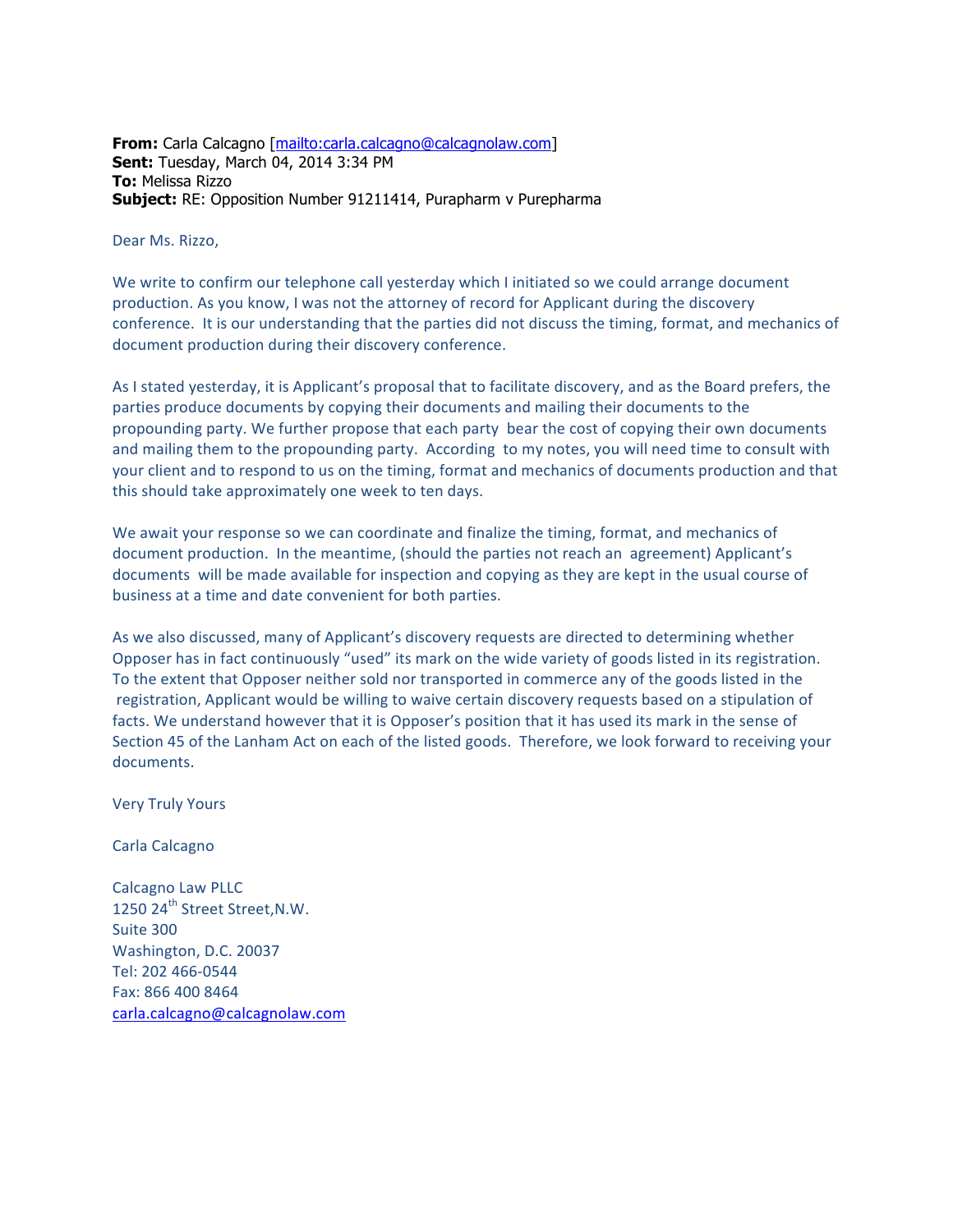**From:** Melissa Rizzo [mailto:Melissa.Rizzo@arlaw.com] **Sent:** Wednesday, March 05, 2014 3:46 PM **To:** Carla Calcagno **Cc:** Brittany Cramer **Subject:** RE: Opposition Number 91211414, Purapharm v Purepharma

Carla, I have reached out to my client regarding the mechanics and format of the document production. Most likely, we will be copying the documents and mailing them directly to you. I do not recall discussing with you the timing of our production. Once I determine the quantity of documents I will be producing, I will be in a better position to discuss that. We would expect to receive your documents first, as we propounded our discovery on the applicant first. As soon as I get confirmation from my client that we will produce the documents in paper format (as opposed to making them available for inspection), I will let you know, and then you can let me know when I can expect to receive your client's documents.

Further, to clarify, I did not represent to you that my client has used its mark in the sense of Section 45 of the Lanham Act on each of the listed goods. I am still working on getting the necessary information from my client to make that determination, and I am not in a position to represent one way or the other at this time. I only stated that it was my understanding that my client has used its mark on hundreds of products for sale in the U.S.

Thanks, Melissa

Melissa S. Rizzo, Esq. Adams and Reese LLP Phone: 813-227-5509 Internal: 222871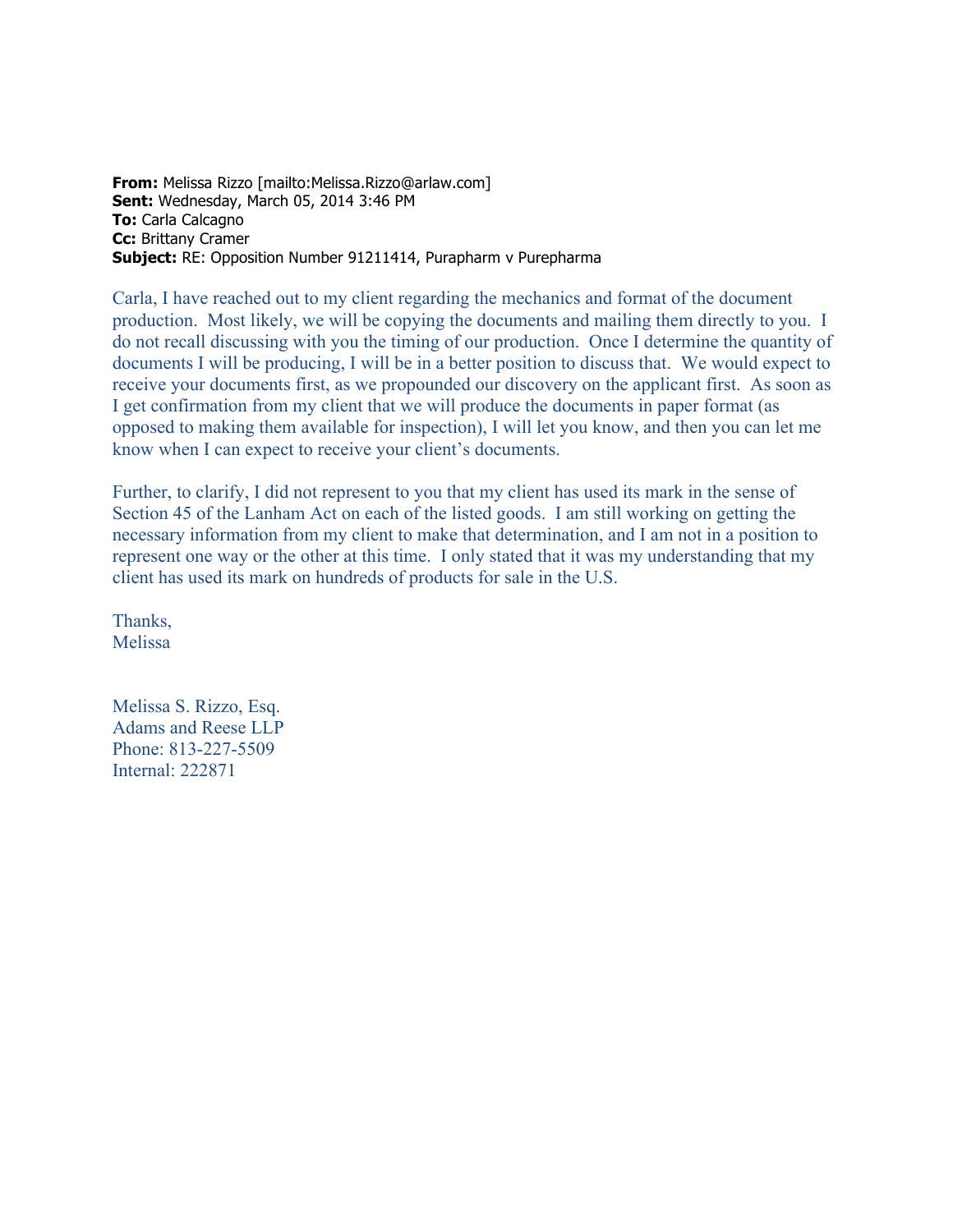### IN THE UNITED STATES PATENT AND TRADEMARK OFFICE BEFORE THE TRADEMARK TRIAL AND APPEAL BOARD

In the Matter of Trademark Application Serial No: 79/124353 Filed on: October 30, 2012 PUREOPHARMA For the mark: Date of Publication in the Official Gazette: June 4, 2013

PURAPHARM INTERNATIONAL (H.K.) LIMITED,

Opposer,

Opposition No. 91211414

v.

PUREPHARMA APS,

Applicant.

# **PURAPHARM INTERNATIONAL'S RESPONSES TO PUREPHARMA APS'S FIRST REQUEST FOR ADMISSIONS**

Opposer, Purapharm International (H.K.) Limited ("Purapharm" or "Opposer"), by and through its undersigned counsel, hereby responds and objects to Applicant, PurePharma ApS's ("Applicant" or "PurePharma") request for admissions.

# **GENERAL OBJECTIONS**

The following general objections apply to each separate request for admission ("Request") and are incorporated by this reference, to the extent applicable, into each specific response, as if set forth in full in each numbered response.

1. Opposer has based its responses to each Request on the assumption that Applicant, in propounding these Requests, did not intend to seek information protected against discovery by the attorney-client privilege, the work product doctrine, or any other judicially recognized privileges or protections. To the extent that any Requests are intended to elicit such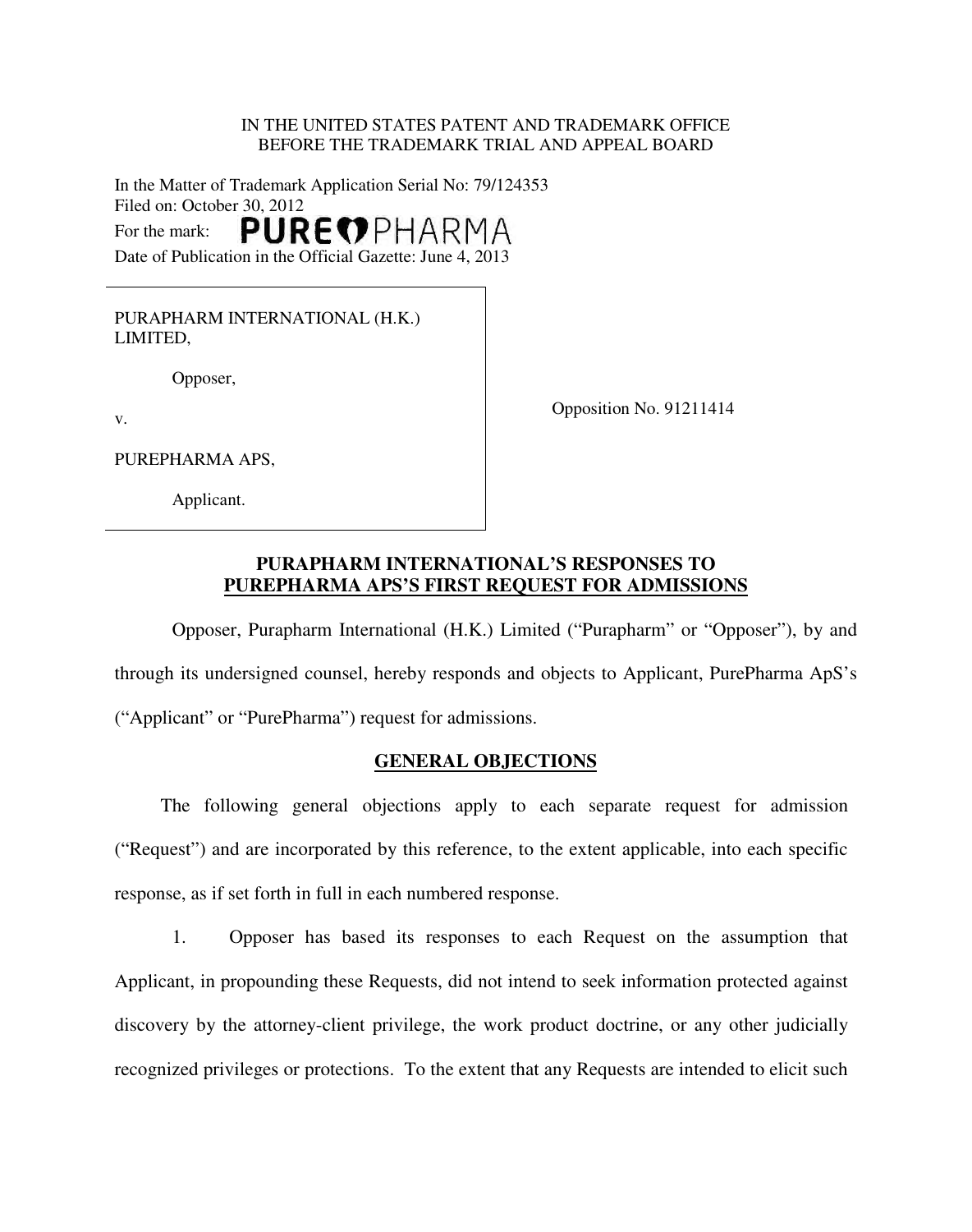information, Opposer objects to them and asserts all applicable privileges and protections to the fullest extent permitted by law. If any information is inadvertently disclosed in response to these Requests that is properly the subject of any applicable privilege or protection, such inadvertent disclosure is not to be construed as a waiver of such privilege or protection.

2. Opposer objects to each and every Request to the extent it seeks disclosure of information where such disclosure would violate any constitutional, statutory, or common law privacy right of any individual or entity; confidentiality agreement between Opposer and any individual or entity; confidentiality of settlement discussions or agreements; or court order restricting the disclosure of information.

3. In responding to Applicant's Requests, Opposer does not in any way intend to waive, but rather preserves, the right to object on any ground as to:

a. competency, relevancy, materiality and admissibility;

- b. the use of any of the responses in any subsequent proceedings, including the trial of this or any other action; and
- c. any further Requests or other discovery.

4. Opposer objects to each and every Request to the extent it seeks information beyond the scope of discovery or as limited by Court order or by agreement of the parties.

5. Opposer objects to each and every Request to the extent that it seeks information presumptively within the custody or control of Applicant or in the public domain on the grounds that each such Request is unduly burdensome, harassing, and oppressive.

6. Opposer objects to each and every Request to the extent that it calls for disclosure of trade secrets or other confidential research, development, commercial or proprietary information. To the extent that such information is relevant to the subject matter of

2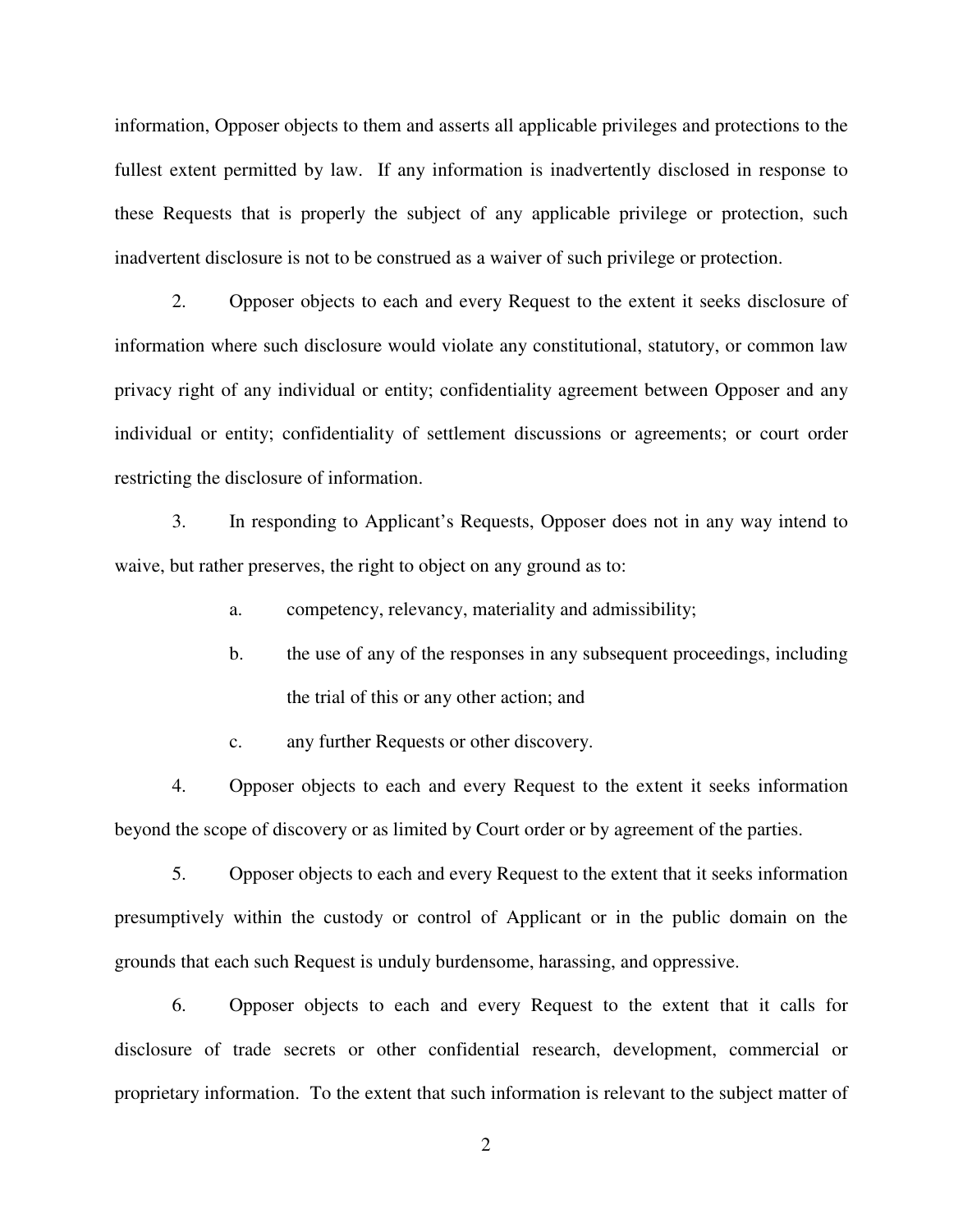this litigation, and no objection otherwise has been asserted, Opposer will provide such information pursuant to the terms of the Protective Order entered in this case.

7. Opposer objects to each and every Request, to the extent the information sought relates to Opposer's Mark and its use thereof. Such information is not relevant nor reasonably calculated to lead to the discovery of admissible evidence, for the following reasons:

a. The only issue in this proceeding is whether registration of Applicant's confusingly similar mark should be allowed in light of a mark previously registered by Opposer.

b. Furthermore, in Opposition proceedings, the Board compares only the goods listed in Opposer's registration to the goods listed by Applicant in its application to determine likelihood of confusion.

c. Additionally, evidence showing that the listed goods are only bought by a particular class of customers, which is not reflected in Applicant's application or Opposer's registration, is not relevant in an Opposition proceeding. In the absence of express limitations in the identification of goods, the Board presumes that the goods move through all reasonable trade channels for such goods to all usual classes of consumers for such goods.

8. By submitting these responses and objections, Opposer does not in any way adopt Applicant's purported definitions of words and phrases contained in Applicant's Requests. In addition to specific objections to Applicant's defined terms as asserted herein, Opposer objects to those definitions to the extent that they are inconsistent with the ordinary and customary meaning of such words and phrases. Likewise, Opposer objects to Applicant's

3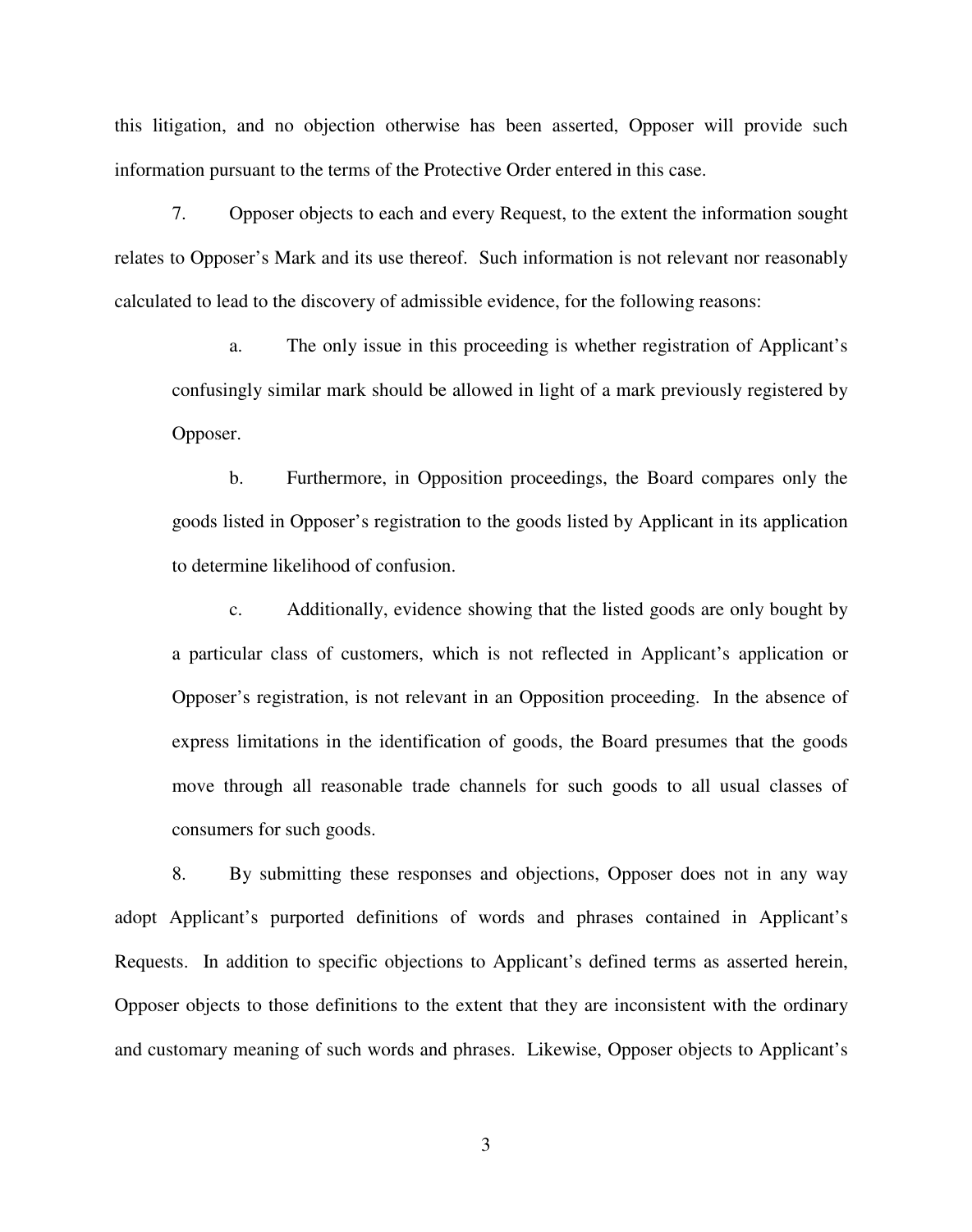purported definitions to the extent that they purport to impose upon Opposer any obligations broader than, or inconsistent with, applicable discovery rules or common law.

9. Opposer has not yet completed its investigation of the facts related to this litigation. Consequently, all of the responses contained herein are based only on such information and documentation that is presently available to Opposer and disclose only the information and contentions presently known to Opposer. Opposer reserves the right to amend these responses, and to offer related evidence, as additional facts are ascertained, analyses are made, research is completed, and contentions become apparent.

#### **SPECIFIC RESPONSES & OBJECTIONS**

Subject to and without waiving the foregoing objections, Opposer specifically responds to each of the correspondingly numbered requests as follows:

# **REQUEST NO. 1**:

Admit that Opposer owns the domain name [purapharm.com.](http://purapharm.com/)

#### **RESPONSE**:

Admitted.

#### **REQUEST NO. 2**:

Admit that Opposer authorizes the content appearing on [www.purapharm.com.](http://www.purapharm.com/)

#### **RESPONSE**:

Admitted.

#### **REQUEST NO. 3**:

Admit that Exhibit A is a true and accurate copy of content appearing on [www.purapharm.com](http://www.purapharm.com/).

#### **RESPONSE**: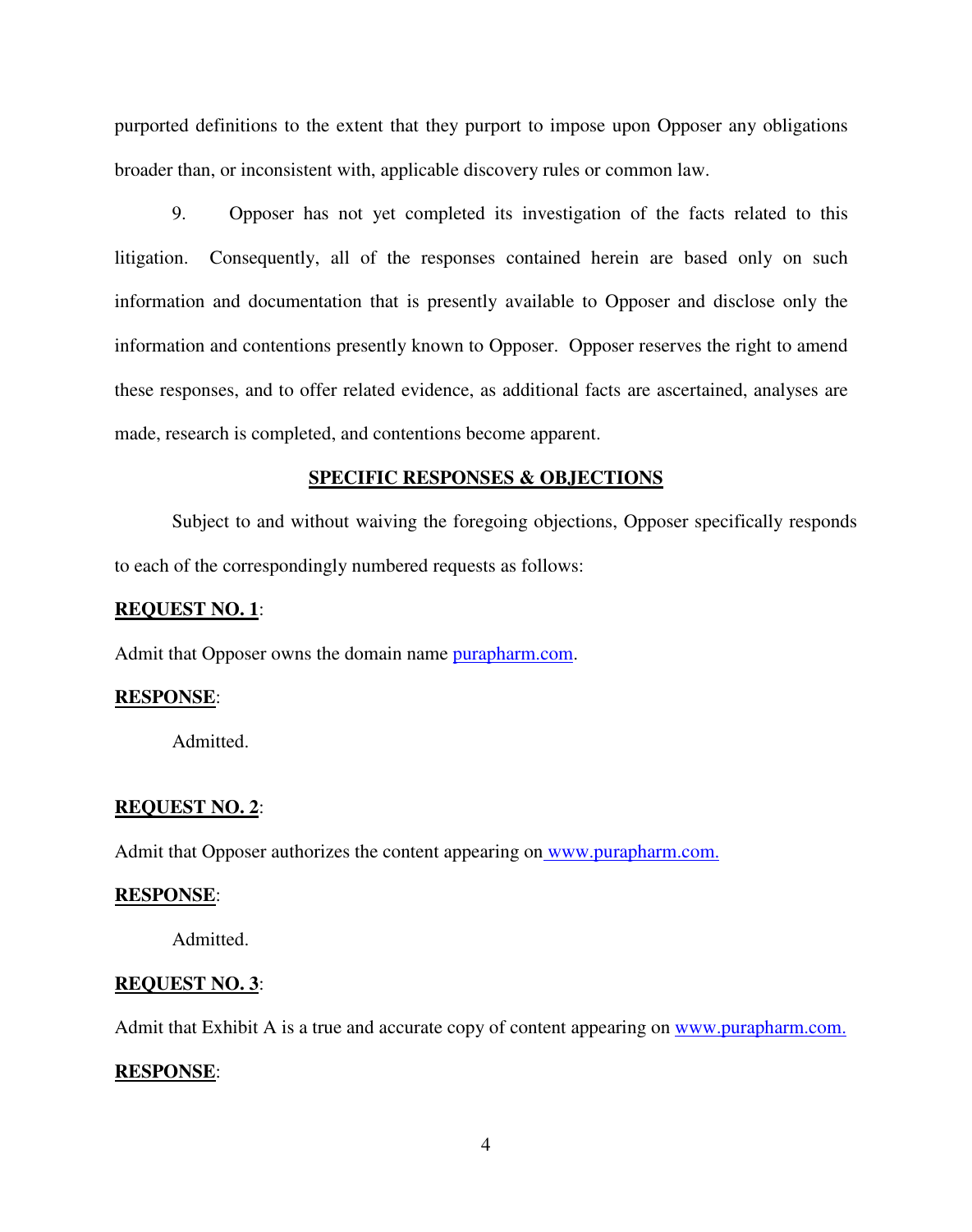Admitted that Exhibit A appears to be content accessed through the

www.purapharm.com/en website on February 7, 2014. Otherwise, denied.

#### **REQUEST NO. 4**:

Admit that the products depicted on Exhibit A are the only products currently sold by or on behalf of Opposer in the United States or in commerce with the United States.

#### **RESPONSE**:

Denied.

#### **REQUEST NO. 5**:

Admit that the products depicted on Exhibit A are the only products now or ever sold by or on behalf of Opposer in the United States or in commerce with the United States.

#### **RESPONSE**:

Denied.

#### **REQUEST NO. 6**:

Admit that the products depicted on Exhibit A are the only products currently sold by or on behalf of Opposer under the mark PURAPHARM in the United States or in commerce with the United States.

#### **RESPONSE**:

Denied.

#### **REQUEST NO. 7**:

Admit that the products depicted on Exhibit A are the only products now or ever sold by or on behalf of Opposer under the mark PURAPHARM in the United States or in commerce with the United States.

#### **RESPONSE**:

Denied.

### **REQUEST NO. 8**: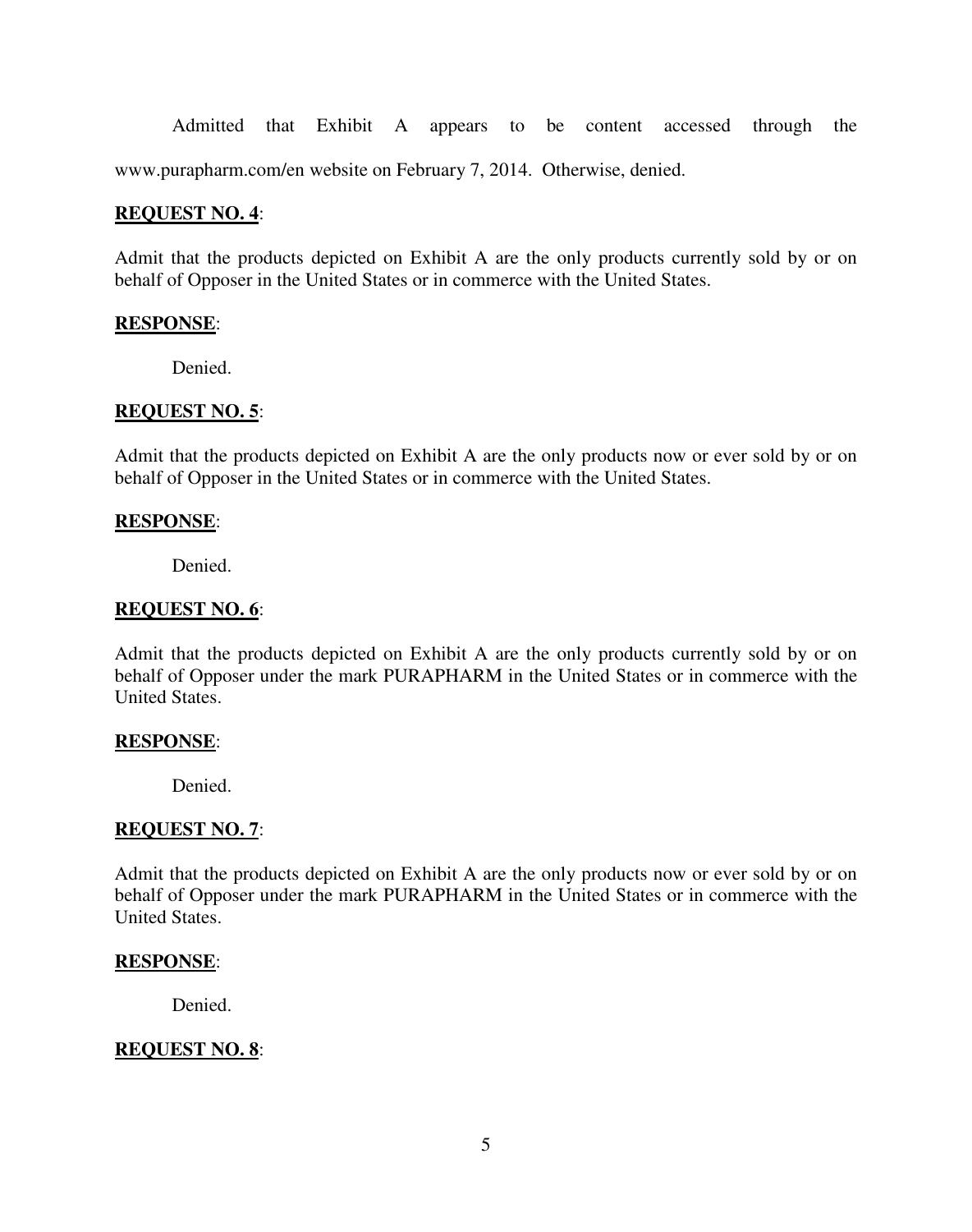Admit that Opposer does not transport, offer, distribute, promote or sell all of the following goods in the United States: Health food for medically restricted diets; food supplements, namely, herbal extract in the form of capsule tablet, powder and granule; food supplements, namely, vitamins, vitamin preparations, minerals, enzymes, and enzymes preparations; dietary and nutritional supplements; nutritional supplements, namely, drink mixes in powder form; dietetic food preparations, dietetic beverages, dietetic substances, and food preparations all for medically restricted diets; digestives for pharmaceutical purposes; appetite suppressants; pharmaceutical preparations and substances for appetite control and weight management; analgesics; sedatives; tranquilizers; sunburn ointments and sunburn preparations for medical use; pharmaceutical preparations for skin care; medicated mud for skin care, medicated skin care mud for baths; medicated mouth washes; medicines for dental purposes; Chinese medicines, for use with human biological systems, namely, Chinese medicines for the respiratory system, gastrointestinal system, endocrine system, cardiovascular system, nervous system, musculoskeletal system, urinary system, integumentary system and reproductive system; balms for medical purposes for the treatment of muscle pain, veterinary nutritional supplements for pets and livestock and medicated preparations for pet and livestock.

### **RESPONSE**:

Opposer objects to this request, to the extent the request is confusing, making it

impossible to formulate a response. Based on this objection, denied.

#### **REQUEST NO. 9**:

Admit that Opposer does not transport, offer, distribute, promote or sell all of the following goods in the United States: Health food for medically restricted diets.

#### **RESPONSE**:

Admitted.

#### **REQUEST NO. 10**:

Admit that Opposer does not transport, offer, distribute, promote or sell all of the following goods in the United States: food supplements, namely, herbal extract in the form of capsule tablet, powder and granule.

#### **RESPONSE**:

Denied.

### **REQUEST NO. 11**: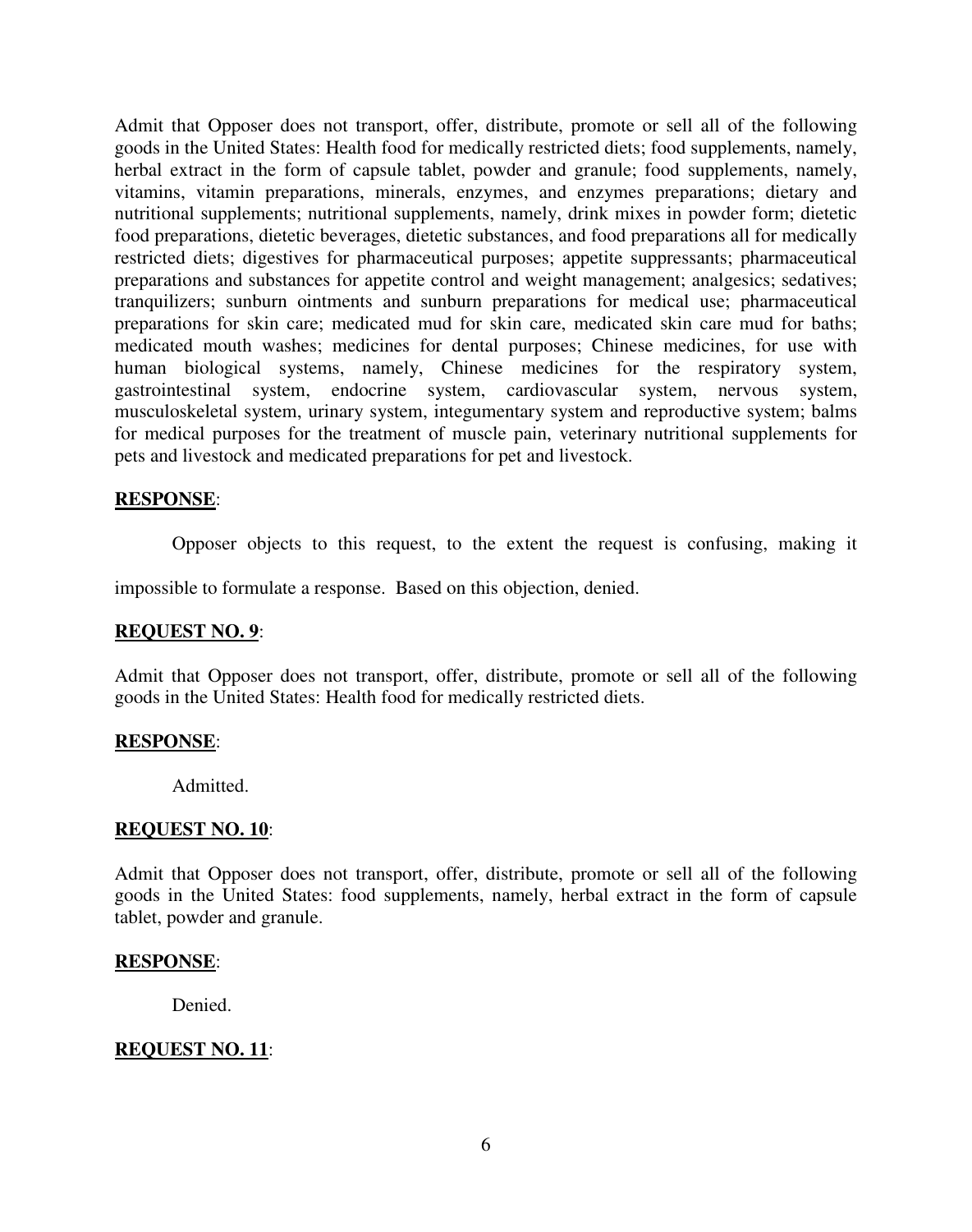Admit that Opposer does not transport, offer, distribute, promote or sell all of the following goods in the United States: food supplements, namely, vitamins, vitamin preparations, minerals, enzymes, and enzymes preparations.

#### **RESPONSE**:

Denied.

# **REQUEST NO. 12**:

Admit that Opposer does not transport, offer, distribute, promote or sell all of the following goods in the United States: dietary and nutritional supplements.

### **RESPONSE**:

Denied.

### **REQUEST NO. 13**:

Admit that Opposer does not transport, offer, distribute, promote or sell all of the following goods in the United States: nutritional supplements, namely, drink mixes in powder form.

# **RESPONSE**:

Admitted.

# **REQUEST NO. 14**:

Admit that Opposer does not transport, offer, distribute, promote or sell all of the following goods in the United States: dietetic food preparations, dietetic beverages, dietetic substances, and food preparations all for medically restricted diets.

#### **RESPONSE**:

Admitted.

# **REQUEST NO. 15**:

Admit that Opposer does not transport, offer, distribute, promote or sell all of the following goods in the United States: digestives for pharmaceutical purposes.

#### **RESPONSE**:

Denied.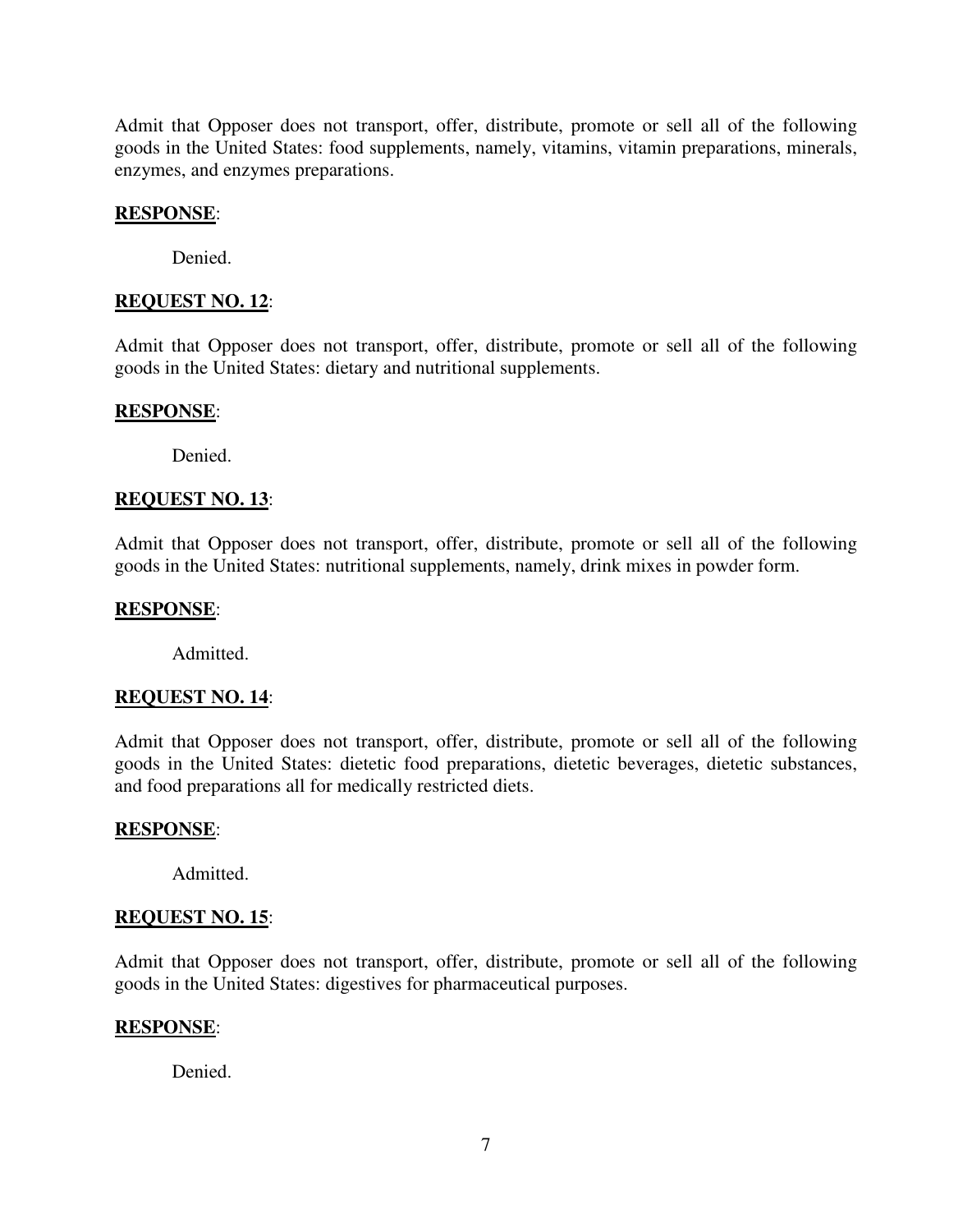# **REQUEST NO. 16**:

Admit that Opposer does not transport, offer, distribute, promote or sell all of the following goods in the United States: appetite suppressants.

# **RESPONSE**:

Denied.

# **REQUEST NO. 17**:

Admit that Opposer does not transport, offer, distribute, promote or sell all of the following goods in the United States: pharmaceutical preparations and substances for appetite control and weight management.

# **RESPONSE**:

Denied.

# **REQUEST NO. 18**:

Admit that Opposer does not transport, offer, distribute, promote or sell all of the following goods in the United States: analgesics.

# **RESPONSE**:

Denied.

#### **REQUEST NO. 19**:

Admit that Opposer does not transport, offer, distribute, promote or sell all of the following goods in the United States: sedatives.

#### **RESPONSE**:

Denied.

# **REQUEST NO. 20**:

Admit that Opposer does not transport, offer, distribute, promote or sell all of the following goods in the United States: tranquilizers.

#### **RESPONSE**:

Denied.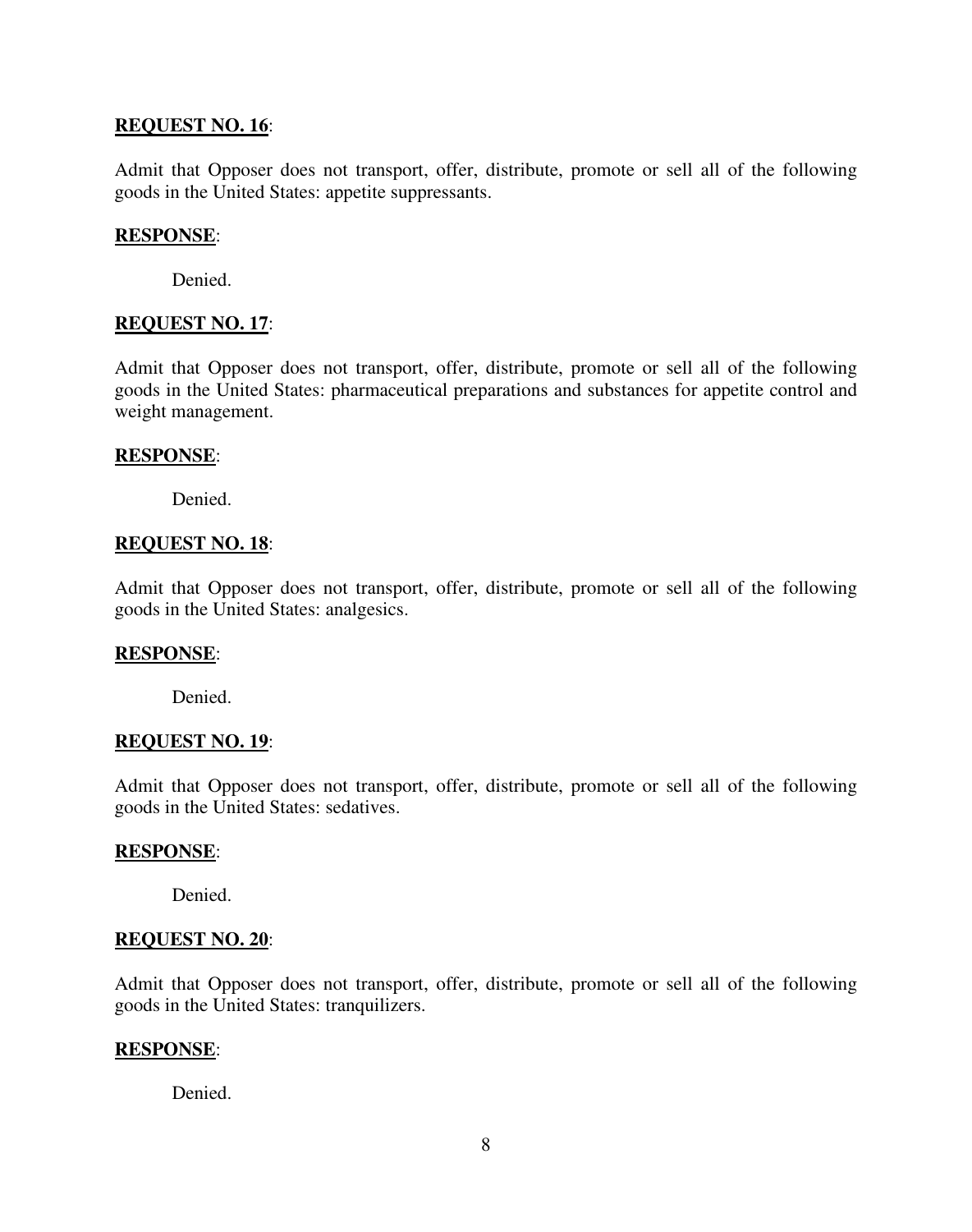# **REQUEST NO. 21**:

Admit that Opposer does not transport, offer, distribute, promote or sell all of the following goods in the United States: sunburn ointments and sunburn preparations for medical use.

# **RESPONSE**:

Admitted.

# **REQUEST NO. 22**:

Admit that Opposer does not transport, offer, distribute, promote or sell all of the following goods in the United States: pharmaceutical preparations for skin care.

### **RESPONSE**:

Denied.

# **REQUEST NO. 23**:

Admit that Opposer does not transport, offer, distribute, promote or sell all of the following goods in the United States: medicated mud for skin care, medicated skin care mud for baths.

# **RESPONSE**:

Admitted.

# **REQUEST NO. 24**:

Admit that Opposer does not transport, offer, distribute, promote or sell all of the following goods in the United States: medicated mouth washes.

#### **RESPONSE**:

Admitted.

# **REQUEST NO. 25**:

Admit that Opposer does not transport, offer, distribute, promote or sell all of the following goods in the United States: medicines for dental purposes.

# **RESPONSE**:

Admitted.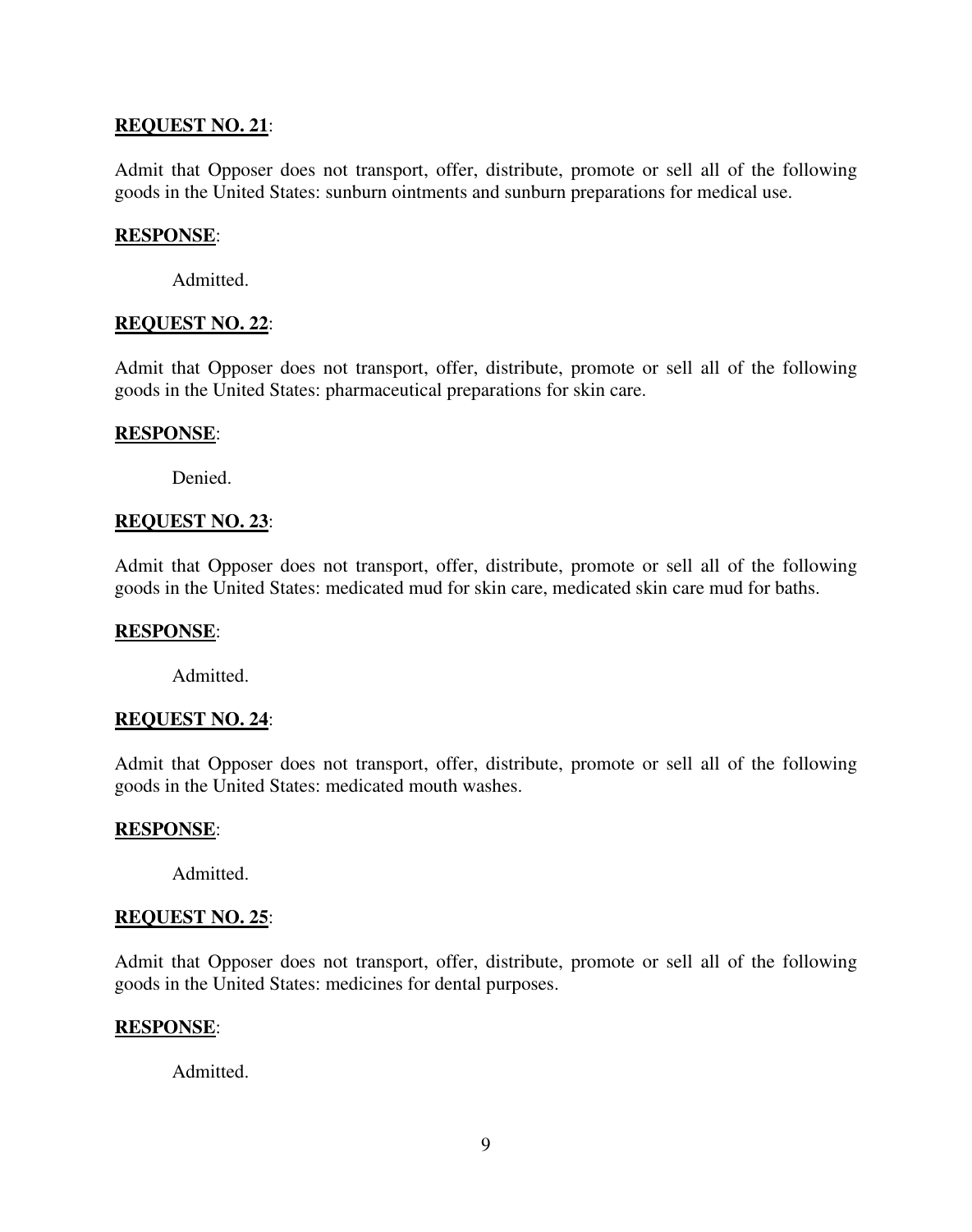# **REQUEST NO. 26**:

Admit that Opposer does not transport, offer, distribute, promote or sell all of the following goods in the United States: Chinese medicines, for use with human biological systems, namely, Chinese medicines for the respiratory system, gastrointestinal system, endocrine system, cardiovascular system, nervous system, musculoskeletal system, urinary system, integumentary system and reproductive system.

#### **RESPONSE**:

Denied.

# **REQUEST NO. 27**:

Admit that Opposer does not transport, offer, distribute, promote or sell all of the following goods in the United States: balms for medical purposes for the treatment of muscle pain.

### **RESPONSE**:

Admitted.

### **REQUEST NO. 28**:

Admit that Opposer does not transport, offer, distribute, promote or sell all of the following goods in the United States: veterinary nutritional supplements for pets and livestock and medicated preparations for pet and livestock.

# **RESPONSE**:

Admitted.

# **REQUEST NO. 29**:

Admit that Opposer does not transport, offer, distribute, promote or sell all of the following goods in commerce with the United States: Health food for medically restricted diets; food supplements, namely, herbal extract in the form of capsule tablet, powder and granule; food supplements, namely, vitamins, vitamin preparations, minerals, enzymes, and enzymes preparations; dietary and nutritional supplements; nutritional supplements, namely, drink mixes in powder form; dietetic food preparations, dietetic beverages, dietetic substances, and food preparations all for medically restricted diets; digestives for pharmaceutical purposes; appetite suppressants; pharmaceutical preparations and substances for appetite control and weight management; analgesics; sedatives; tranquilizers; sunburn ointments and sunburn preparations for medical use; pharmaceutical preparations for skin care; medicated mud for skin care, medicated skin care mud for baths; medicated mouth washes; medicines for dental purposes; Chinese medicines, for use with human biological systems, namely, Chinese medicines for the respiratory system,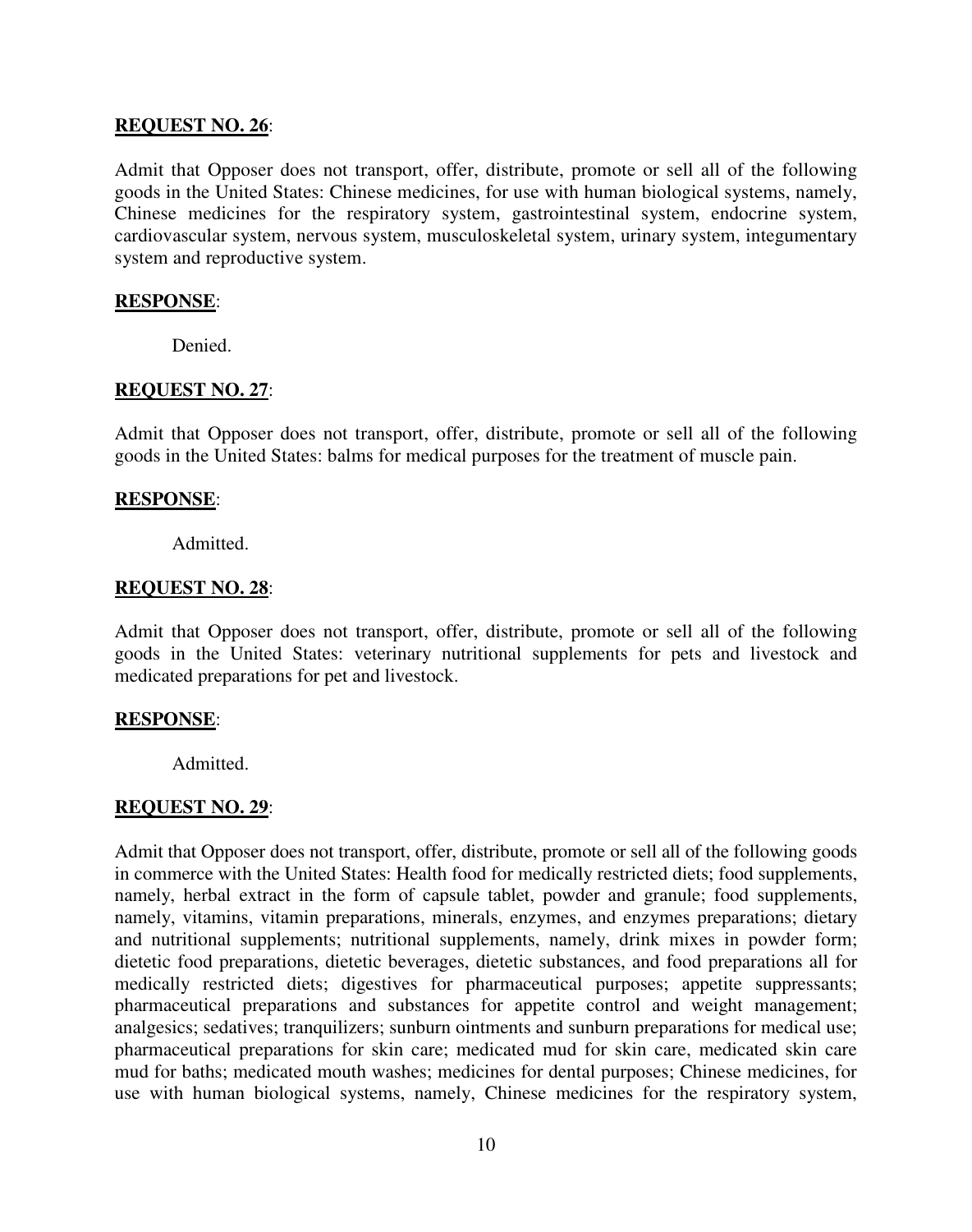gastrointestinal system, endocrine system, cardiovascular system, nervous system, musculoskeletal system, urinary system, integumentary system and reproductive system; balms for medical purposes for the treatment of muscle pain, veterinary nutritional supplements for pets and livestock and medicated preparations for pet and livestock.

#### **RESPONSE**:

Opposer objects to this request, to the extent the request is confusing, making it

impossible to formulate a response. Based on this objection, denied.

#### **REQUEST NO. 30**:

Admit that Opposer does not transport, offer, distribute, promote or sell all of the following goods in commerce with the United States: Health food for medically restricted diets.

# **RESPONSE**:

Admitted.

### **REQUEST NO. 31**:

Admit that Opposer does not transport, offer, distribute, promote or sell all of the following goods in commerce with the United States: food supplements, namely, herbal extract in the form of capsule tablet, powder and granule.

# **RESPONSE**:

Denied.

# **REQUEST NO. 32**:

Admit that Opposer does not transport, offer, distribute, promote or sell all of the following goods in commerce with the United States: food supplements, namely, vitamins, vitamin preparations, minerals, enzymes, and enzymes preparations.

#### **RESPONSE**:

Denied.

#### **REQUEST NO. 33**:

Admit that Opposer does not transport, offer, distribute, promote or sell all of the following goods in commerce with the United States: dietary and nutritional supplements.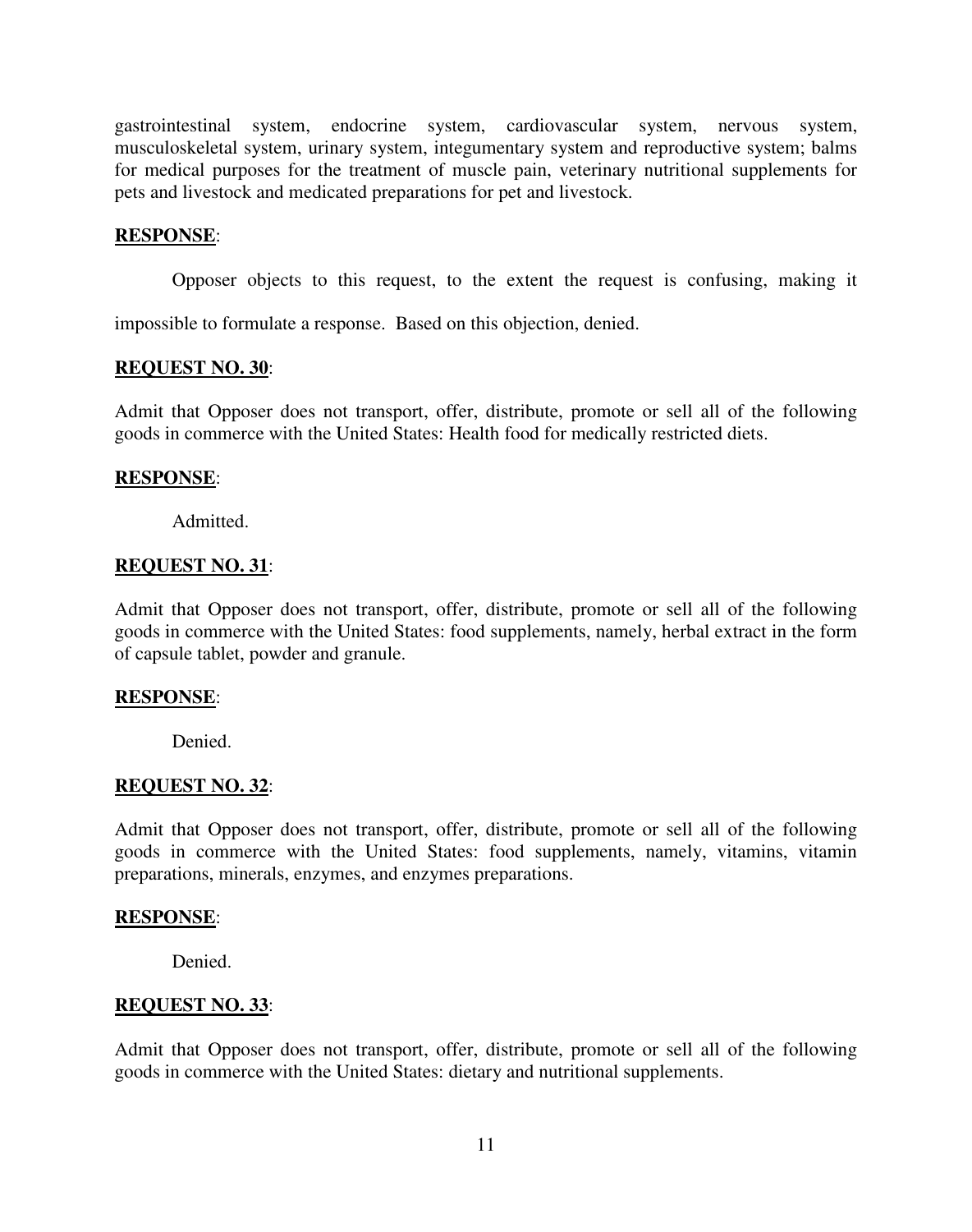# **RESPONSE**:

Denied.

### **REQUEST NO. 34**:

Admit that Opposer does not transport, offer, distribute, promote or sell all of the following goods in commerce with the United States: nutritional supplements, namely, drink mixes in powder form.

#### **RESPONSE**:

Admitted.

### **REQUEST NO. 35**:

Admit that Opposer does not transport, offer, distribute, promote or sell all of the following goods in commerce with the United States: dietetic food preparations, dietetic beverages, dietetic substances, and food preparations all for medically restricted diets.

### **RESPONSE**:

Admitted.

# **REQUEST NO. 36**:

Admit that Opposer does not transport, offer, distribute, promote or sell all of the following goods in commerce with the United States: digestives for pharmaceutical purposes.

# **RESPONSE**:

Denied.

# **REQUEST NO. 37**:

Admit that Opposer does not transport, offer, distribute, promote or sell all of the following goods in commerce with the United States: appetite suppressants.

#### **RESPONSE**:

Denied.

### **REQUEST NO. 38**: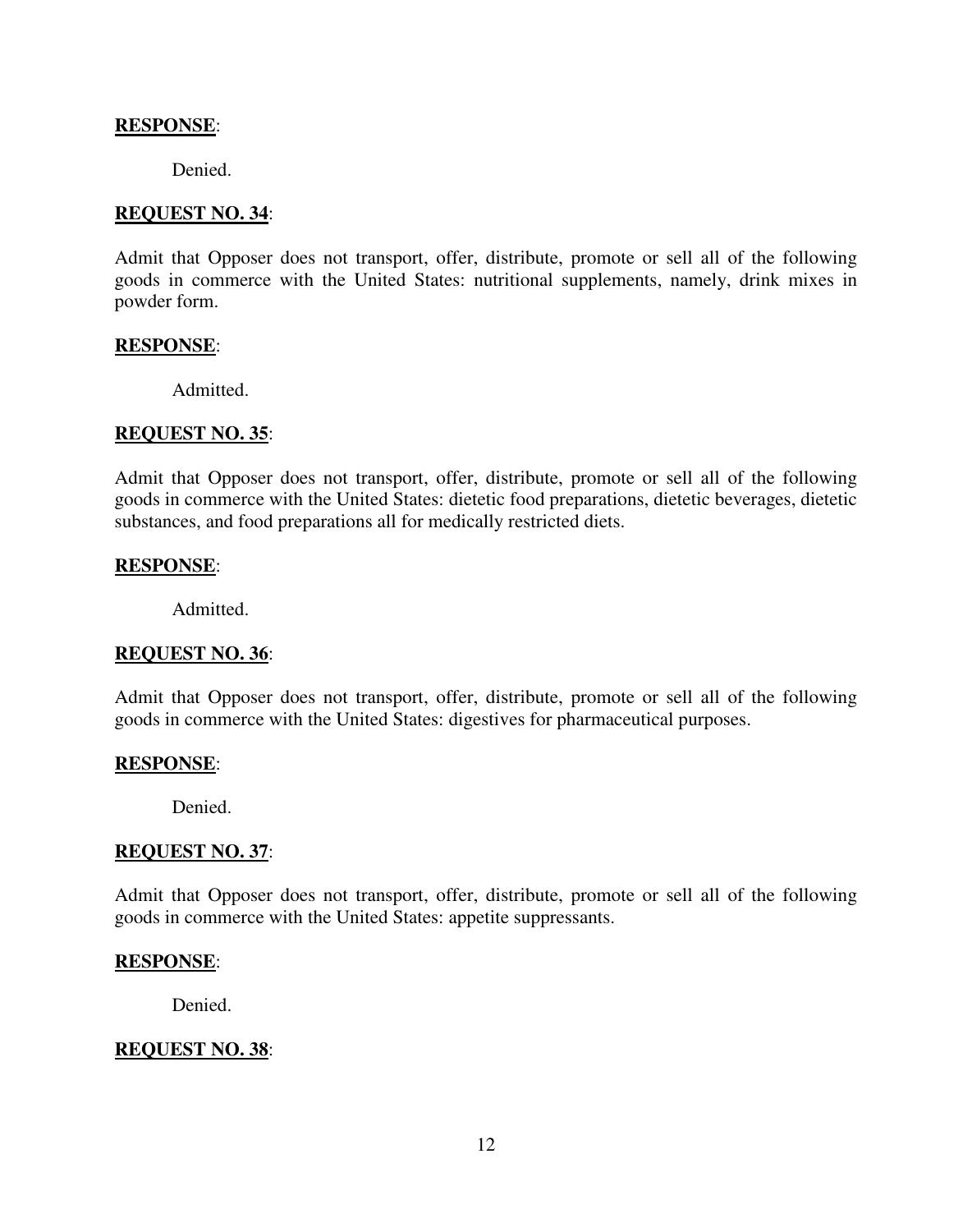Admit that Opposer does not transport, offer, distribute, promote or sell all of the following goods in commerce with the United States: pharmaceutical preparations and substances for appetite control and weight management.

#### **RESPONSE**:

Denied.

### **REQUEST NO. 39**:

Admit that Opposer does not transport, offer, distribute, promote or sell all of the following goods in commerce with the United States: analgesics.

### **RESPONSE**:

Denied.

### **REQUEST NO. 40**:

Admit that Opposer does not transport, offer, distribute, promote or sell all of the following goods in commerce with the United States: sedatives.

# **RESPONSE**:

Denied.

# **REQUEST NO. 41**:

Admit that Opposer does not transport, offer, distribute, promote or sell all of the following goods in commerce with the United States: tranquilizers.

#### **RESPONSE**:

Denied.

#### **REQUEST NO. 42**:

Admit that Opposer does not transport, offer, distribute, promote or sell all of the following goods in commerce with the United States: sunburn ointments and sunburn preparations for medical use.

#### **RESPONSE**:

Admitted.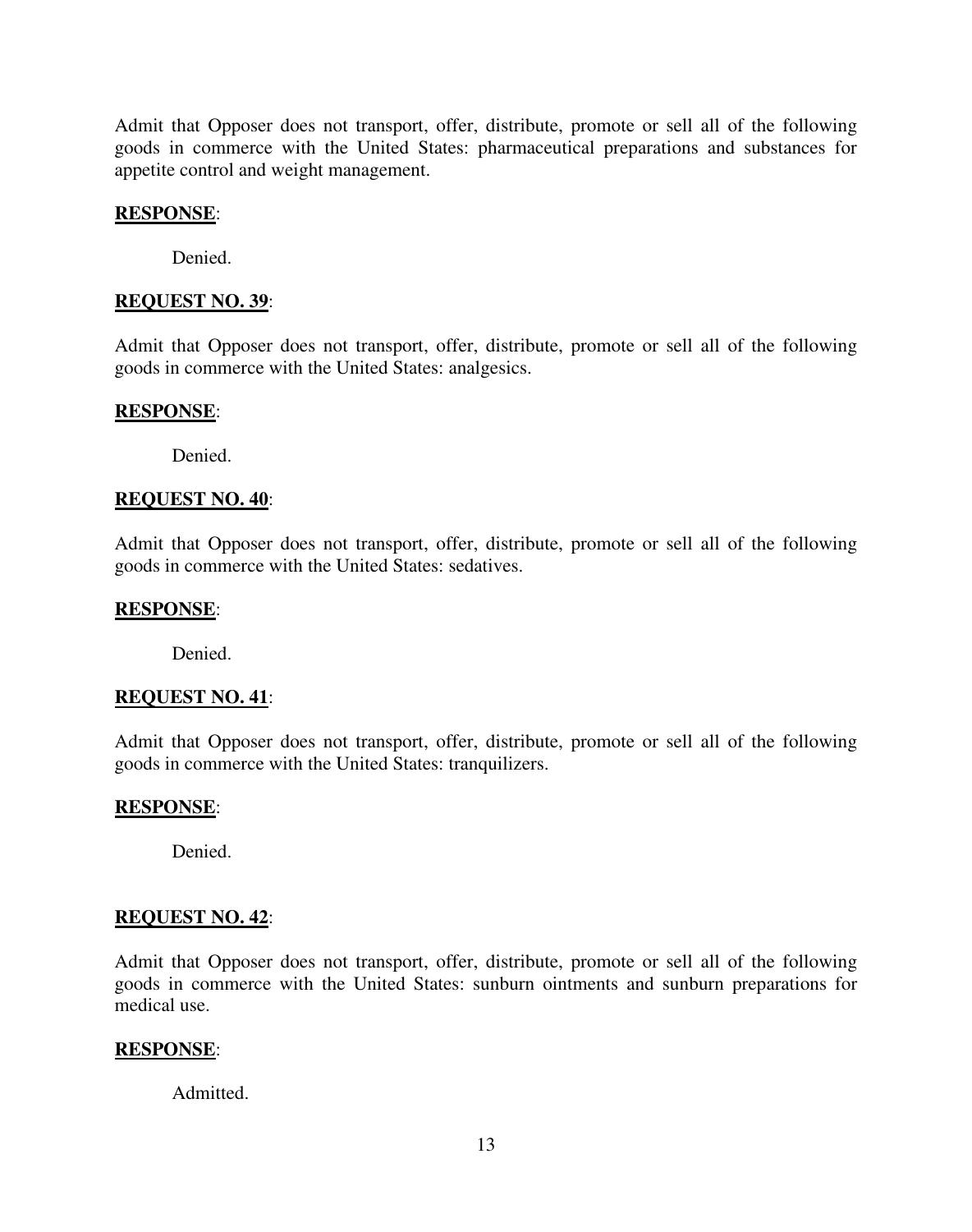# **REQUEST NO. 43**:

Admit that Opposer does not transport, offer, distribute, promote or sell all of the following goods in commerce with the United States: pharmaceutical preparations for skin care.

# **RESPONSE**:

Denied.

# **REQUEST NO. 44**:

Admit that Opposer does not transport, offer, distribute, promote or sell all of the following goods in commerce with the United States: medicated mud for skin care, medicated skin care mud for baths.

# **RESPONSE**:

Admitted.

# **REQUEST NO. 45**:

Admit that Opposer does not transport, offer, distribute, promote or sell all of the following goods in commerce with the United States: medicated mouth washes.

# **RESPONSE**:

Admitted.

# **REQUEST NO. 46**:

Admit that Opposer does not transport, offer, distribute, promote or sell all of the following goods in commerce with the United States: medicines for dental purposes.

# **RESPONSE**:

Admitted.

# **REQUEST NO. 47**:

Admit that Opposer does not transport, offer, distribute, promote or sell all of the following goods in commerce with the United States: Chinese medicines, for use with human biological systems, namely, Chinese medicines for the respiratory system, gastrointestinal system,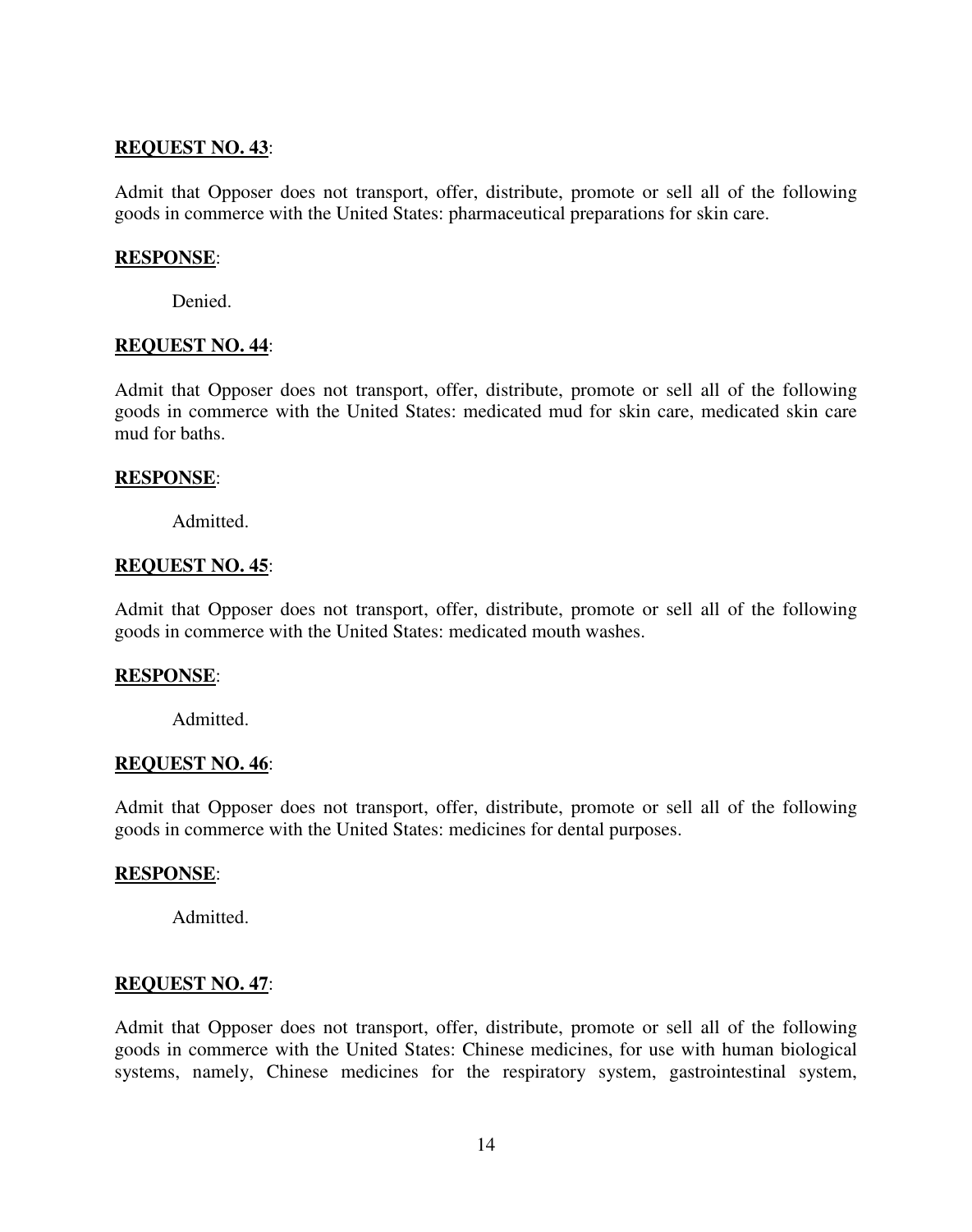endocrine system, cardiovascular system, nervous system, musculoskeletal system, urinary system, integumentary system and reproductive system.

# **RESPONSE**:

Denied.

### **REQUEST NO. 48**:

Admit that Opposer does not transport, offer, distribute, promote or sell all of the following goods in commerce with the United States: balms for medical purposes for the treatment of muscle pain.

### **RESPONSE**:

Admitted.

### **REQUEST NO. 49**:

Admit that Opposer does not transport, offer, distribute, promote or sell all of the following goods in commerce with the United States: veterinary nutritional supplements for pets and livestock and medicated preparations for pet and livestock.

#### **RESPONSE**:

Admitted.

# **REQUEST NO. 50**:

Admit that Opposer has not transported, offered, distributed, promoted or sold all of the following goods in the United States: Health food for medically restricted diets; food supplements, namely, herbal extract in the form of capsule tablet, powder and granule; food supplements, namely, vitamins, vitamin preparations, minerals, enzymes, and enzymes preparations; dietary and nutritional supplements; nutritional supplements, namely, drink mixes in powder form; dietetic food preparations, dietetic beverages, dietetic substances, and food preparations all for medically restricted diets; digestives for pharmaceutical purposes; appetite suppressants; pharmaceutical preparations and substances for appetite control and weight management; analgesics; sedatives; tranquilizers; sunburn ointments and sunburn preparations for medical use; pharmaceutical preparations for skin care; medicated mud for skin care, medicated skin care mud for baths; medicated mouth washes; medicines for dental purposes; Chinese medicines, for use with human biological systems, namely, Chinese medicines for the respiratory system, gastrointestinal system, endocrine system, cardiovascular system, nervous system, musculoskeletal system, urinary system, integumentary system and reproductive system; balms for medical purposes for the treatment of muscle pain, veterinary nutritional supplements for pets and livestock and medicated preparations for pet and livestock.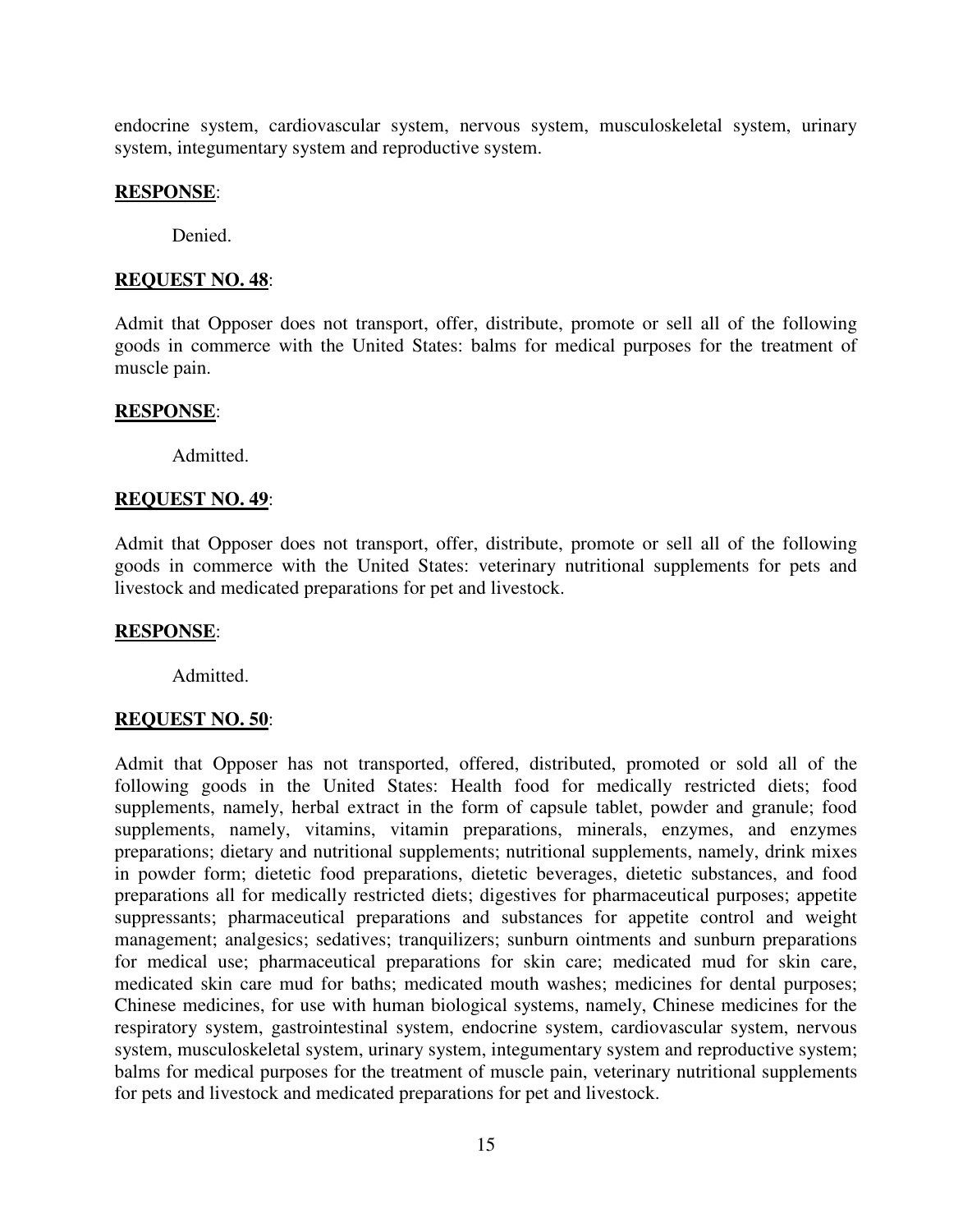# **RESPONSE**:

Opposer objects to this request, to the extent the request is confusing, making it impossible to formulate a response. Based on this objection, denied.

### **REQUEST NO. 51**:

Admit that Opposer has not transported, offered, distributed, promoted or sold all of the following goods in the United States: Health food for medically restricted diets.

# **RESPONSE**:

Admitted.

# **REQUEST NO. 52**:

Admit that Opposer has not transported, offered, distributed, promoted or sold all of the following goods in the United States: food supplements, namely, herbal extract in the form of capsule tablet, powder and granule.

# **RESPONSE**:

Denied.

# **REQUEST NO. 53**:

Admit that Opposer has not transported, offered, distributed, promoted or sold all of the following goods in the United States: food supplements, namely, vitamins, vitamin preparations, minerals, enzymes, and enzymes preparations.

#### **RESPONSE**:

Denied.

#### **REQUEST NO. 54**:

Admit that Opposer has not transported, offered, distributed, promoted or sold all of the following goods in the United States: dietary and nutritional supplements.

#### **RESPONSE**:

Denied.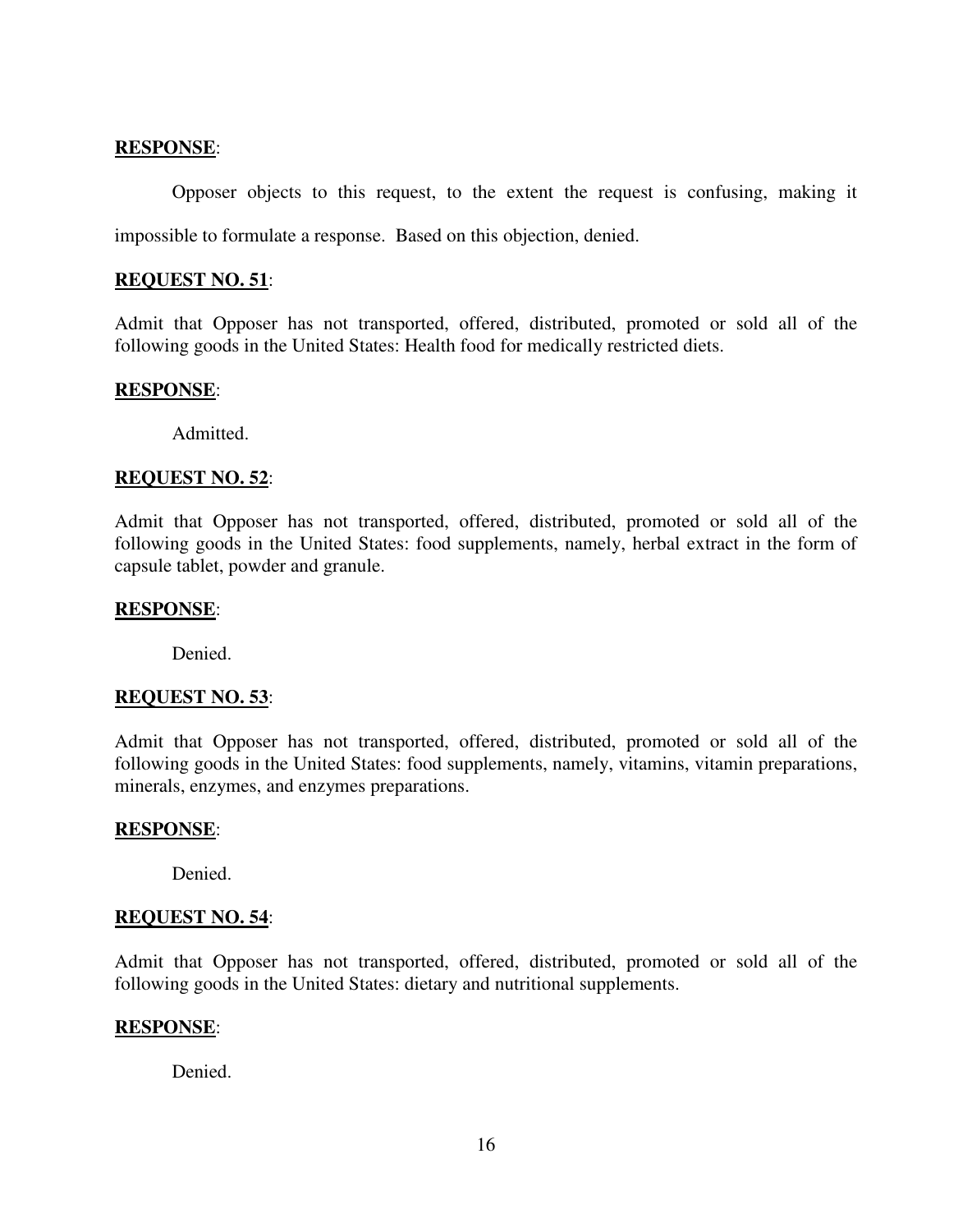# **REQUEST NO. 55**:

Admit that Opposer has not transported, offered, distributed, promoted or sold all of the following goods in the United States: nutritional supplements, namely, drink mixes in powder form.

### **RESPONSE**:

Admitted.

### **REQUEST NO. 56**:

Admit that Opposer has not transported, offered, distributed, promoted or sold all of the following goods in the United States: dietetic food preparations, dietetic beverages, dietetic substances, and food preparations all for medically restricted diets.

### **RESPONSE**:

Admitted.

### **REQUEST NO. 57**:

Admit that Opposer has not transported, offered, distributed, promoted or sold all of the following goods in the United States: digestives for pharmaceutical purposes.

#### **RESPONSE**:

Denied.

#### **REQUEST NO. 58**:

Admit that Opposer has not transported, offered, distributed, promoted or sold all of the following goods in the United States: appetite suppressants.

#### **RESPONSE**:

Denied.

#### **REQUEST NO. 59**:

Admit that Opposer has not transported, offered, distributed, promoted or sold all of the following goods in the United States: pharmaceutical preparations and substances for appetite control and weight management.

#### **RESPONSE**: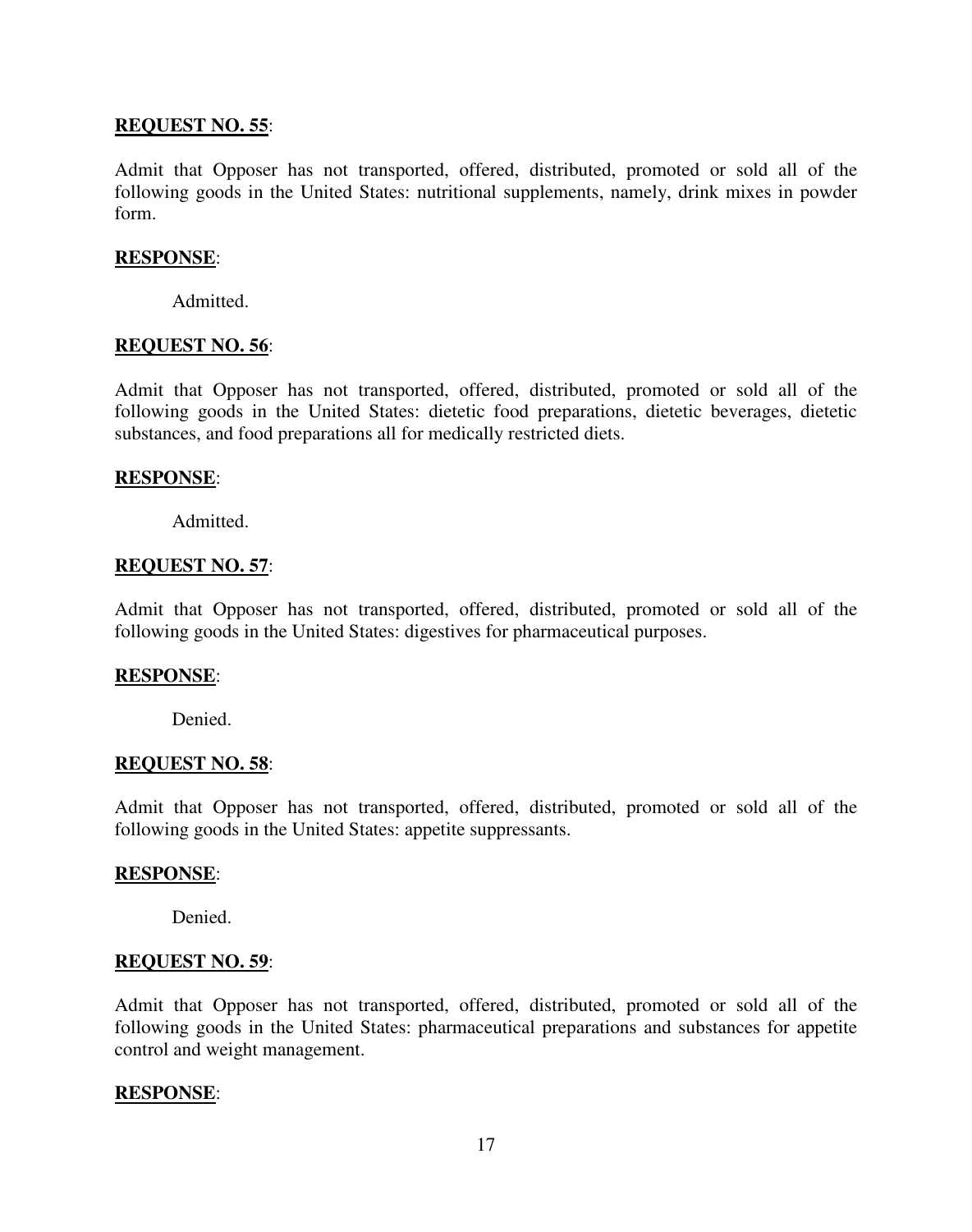#### Denied.

#### **REQUEST NO. 60**:

Admit that Opposer has not transported, offered, distributed, promoted or sold all of the following goods in the United States: analgesics.

#### **RESPONSE**:

Denied.

### **REQUEST NO. 61**:

Admit that Opposer has not transported, offered, distributed, promoted or sold all of the following goods in the United States: sedatives.

### **RESPONSE**:

Denied.

#### **REQUEST NO. 62**:

Admit that Opposer has not transported, offered, distributed, promoted or sold all of the following goods in the United States: tranquilizers.

#### **RESPONSE**:

Denied.

# **REQUEST NO. 63**:

Admit that Opposer has not transported, offered, distributed, promoted or sold all of the following goods in the United States: sunburn ointments and sunburn preparations for medical use.

#### **RESPONSE**:

Admitted.

# **REQUEST NO. 64**:

Admit that Opposer has not transported, offered, distributed, promoted or sold all of the following goods in the United States: pharmaceutical preparations for skin care.

# **RESPONSE**: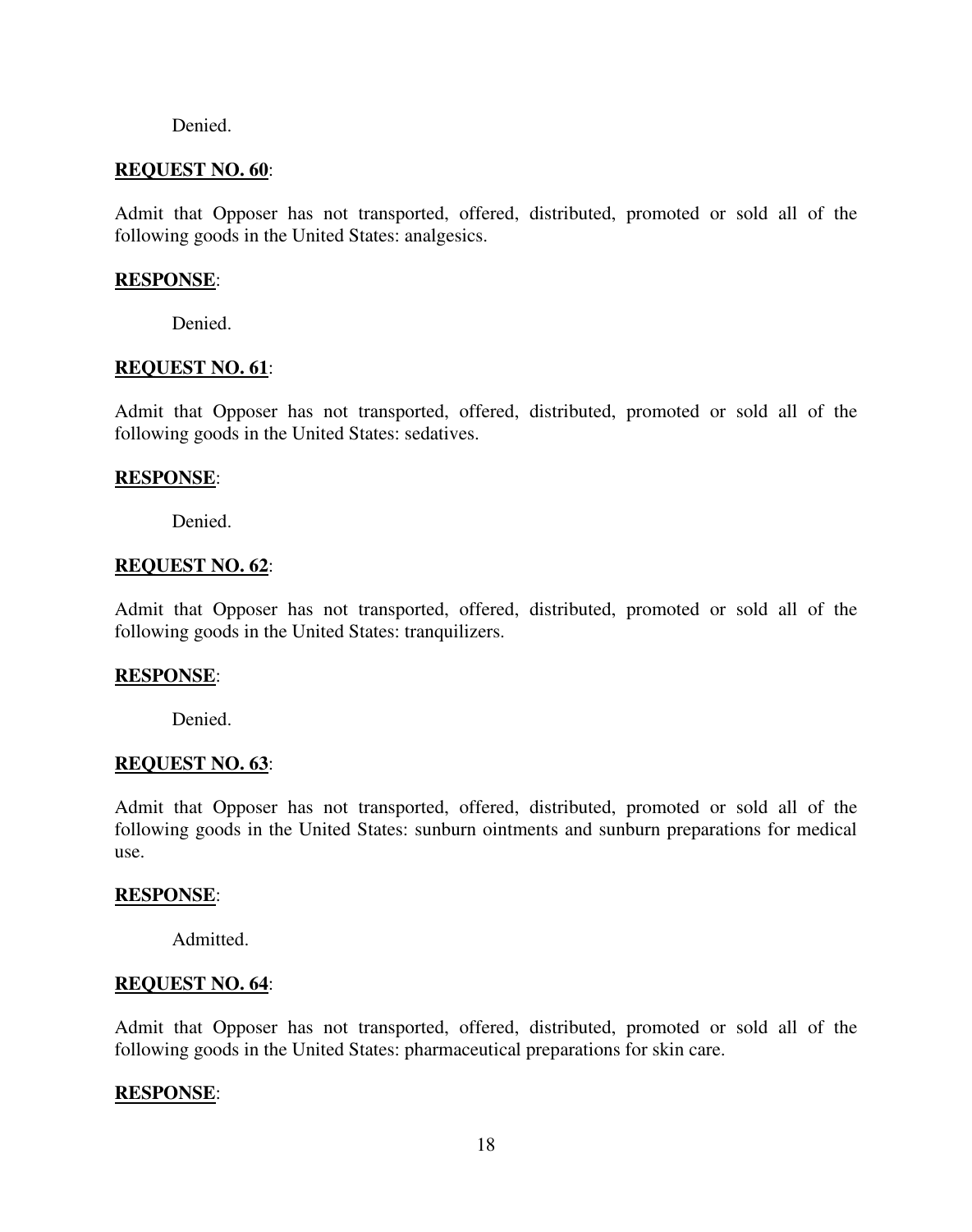#### Denied.

### **REQUEST NO. 65**:

Admit that Opposer has not transported, offered, distributed, promoted or sold all of the following goods in the United States: medicated mud for skin care, medicated skin care mud for baths.

#### **RESPONSE**:

Admitted.

### **REQUEST NO. 66**:

Admit that Opposer has not transported, offered, distributed, promoted or sold all of the following goods in the United States: medicated mouth washes.

#### **RESPONSE**:

Admitted.

### **REQUEST NO. 67**:

Admit that Opposer has not transported, offered, distributed, promoted or sold all of the following goods in the United States: medicines for dental purposes.

#### **RESPONSE**:

Admitted.

#### **REQUEST NO. 68**:

Admit that Opposer has not transported, offered, distributed, promoted or sold all of the following goods in the United States: Chinese medicines, for use with human biological systems, namely, Chinese medicines for the respiratory system, gastrointestinal system, endocrine system, cardiovascular system, nervous system, musculoskeletal system, urinary system, integumentary system and reproductive system.

#### **RESPONSE**:

Denied.

# **REQUEST NO. 69**: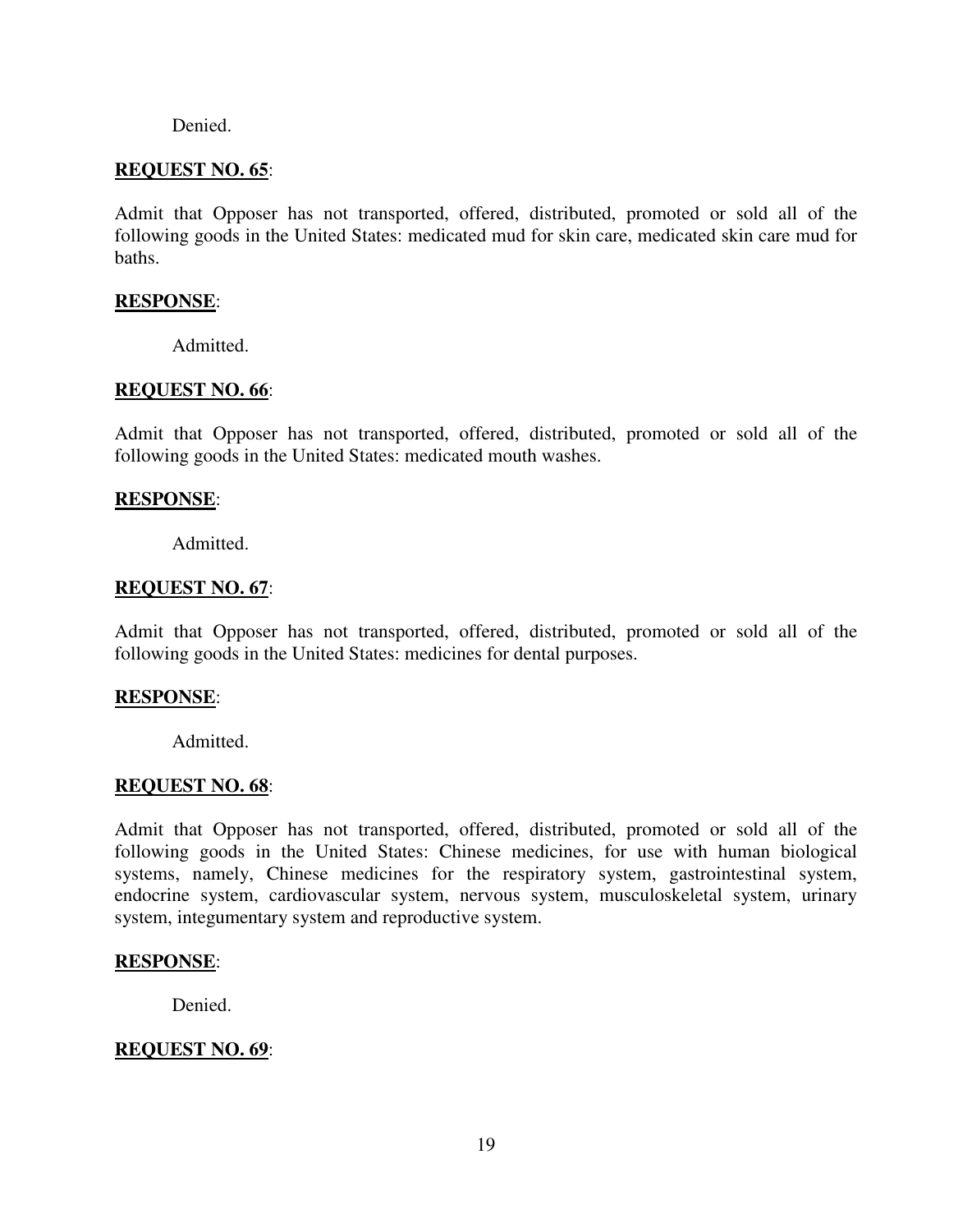Admit that Opposer has not transported, offered, distributed, promoted or sold all of the following goods in the United States: balms for medical purposes for the treatment of muscle pain.

### **RESPONSE**:

Admitted.

# **REQUEST NO. 70**:

Admit that Opposer has not transported, offered, distributed, promoted or sold all of the following goods in the United States: veterinary nutritional supplements for pets and livestock and medicated preparations for pet and livestock.

### **RESPONSE**:

Denied.

# **REQUEST NO. 71**:

Admit that Opposer has not transported, offered, distributed, promoted or sold all of the following goods in commerce with the United States: Health food for medically restricted diets; food supplements, namely, herbal extract in the form of capsule tablet, powder and granule; food supplements, namely, vitamins, vitamin preparations, minerals, enzymes, and enzymes preparations; dietary and nutritional supplements; nutritional supplements, namely, drink mixes in powder form; dietetic food preparations, dietetic beverages, dietetic substances, and food preparations all for medically restricted diets; digestives for pharmaceutical purposes; appetite suppressants; pharmaceutical preparations and substances for appetite control and weight management; analgesics; sedatives; tranquilizers; sunburn ointments and sunburn preparations for medical use; pharmaceutical preparations for skin care; medicated mud for skin care, medicated skin care mud for baths; medicated mouth washes; medicines for dental purposes; Chinese medicines, for use with human biological systems, namely, Chinese medicines for the respiratory system, gastrointestinal system, endocrine system, cardiovascular system, nervous system, musculoskeletal system, urinary system, integumentary system and reproductive system; balms for medical purposes for the treatment of muscle pain, veterinary nutritional supplements for pets and livestock and medicated preparations for pet and livestock.

# **RESPONSE**:

Opposer objects to this request, to the extent the request is confusing, making it

impossible to formulate a response. Based on this objection, denied.

# **REQUEST NO. 72**: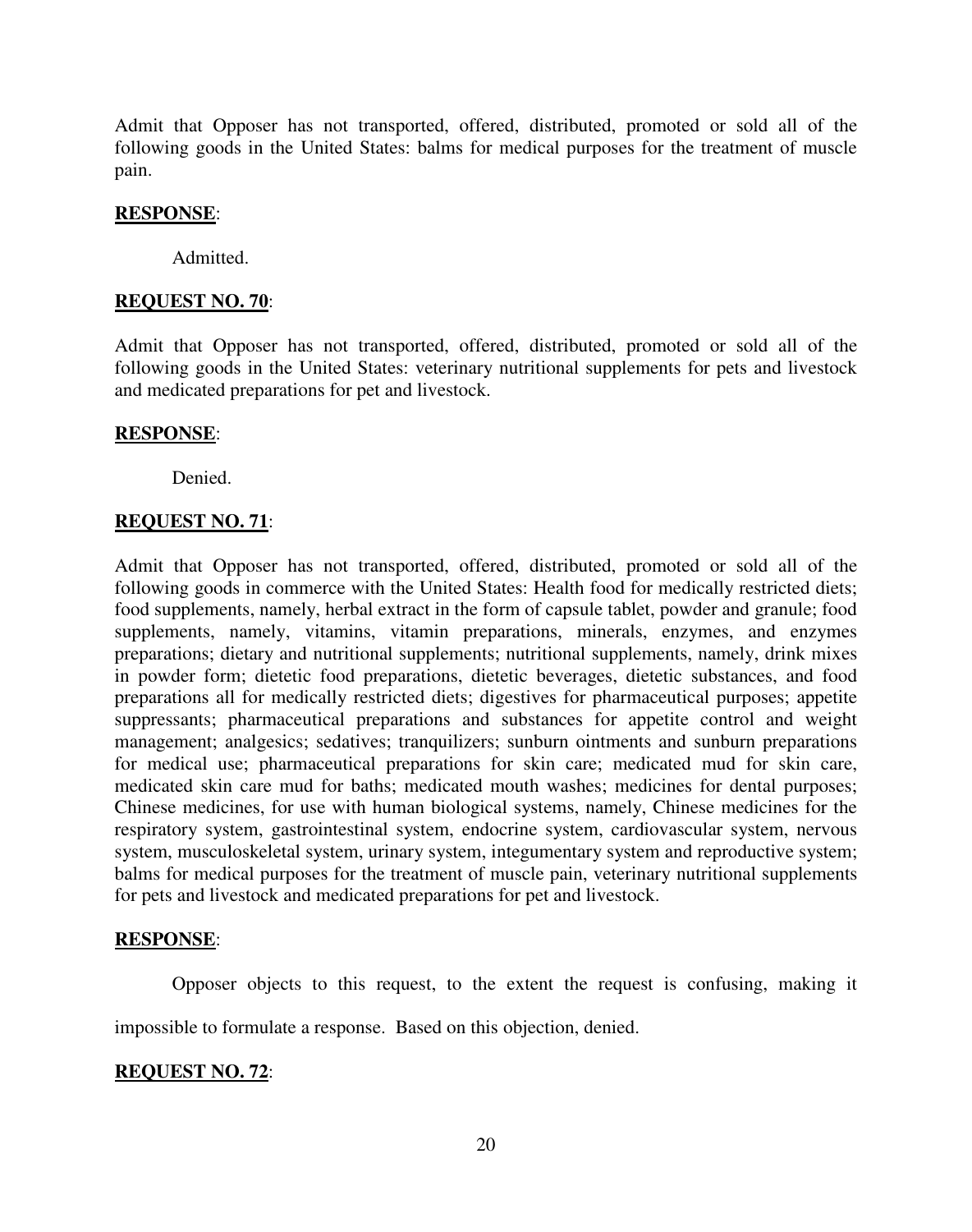Admit that Opposer has not transported, offered, distributed, promoted or sold all of the following goods in commerce with the United States: Health food for medically restricted diets.

#### **RESPONSE**:

Admitted.

#### **REQUEST NO. 73**:

Admit that Opposer has not transported, offered, distributed, promoted or sold all of the following goods in commerce with the United States: food supplements, namely, herbal extract in the form of capsule tablet, powder and granule.

### **RESPONSE**:

Denied.

### **REQUEST NO. 74**:

Admit that Opposer has not transported, offered, distributed, promoted or sold all of the following goods in commerce with the United States: food supplements, namely, vitamins, vitamin preparations, minerals, enzymes, and enzymes preparations.

#### **RESPONSE**:

Denied.

# **REQUEST NO. 75**:

Admit that Opposer has not transported, offered, distributed, promoted or sold all of the following goods in commerce with the United States: dietary and nutritional supplements.

#### **RESPONSE**:

Denied.

# **REQUEST NO. 76**:

Admit that Opposer has not transported, offered, distributed, promoted or sold all of the following goods in commerce with the United States: nutritional supplements, namely, drink mixes in powder form.

#### **RESPONSE**:

Admitted.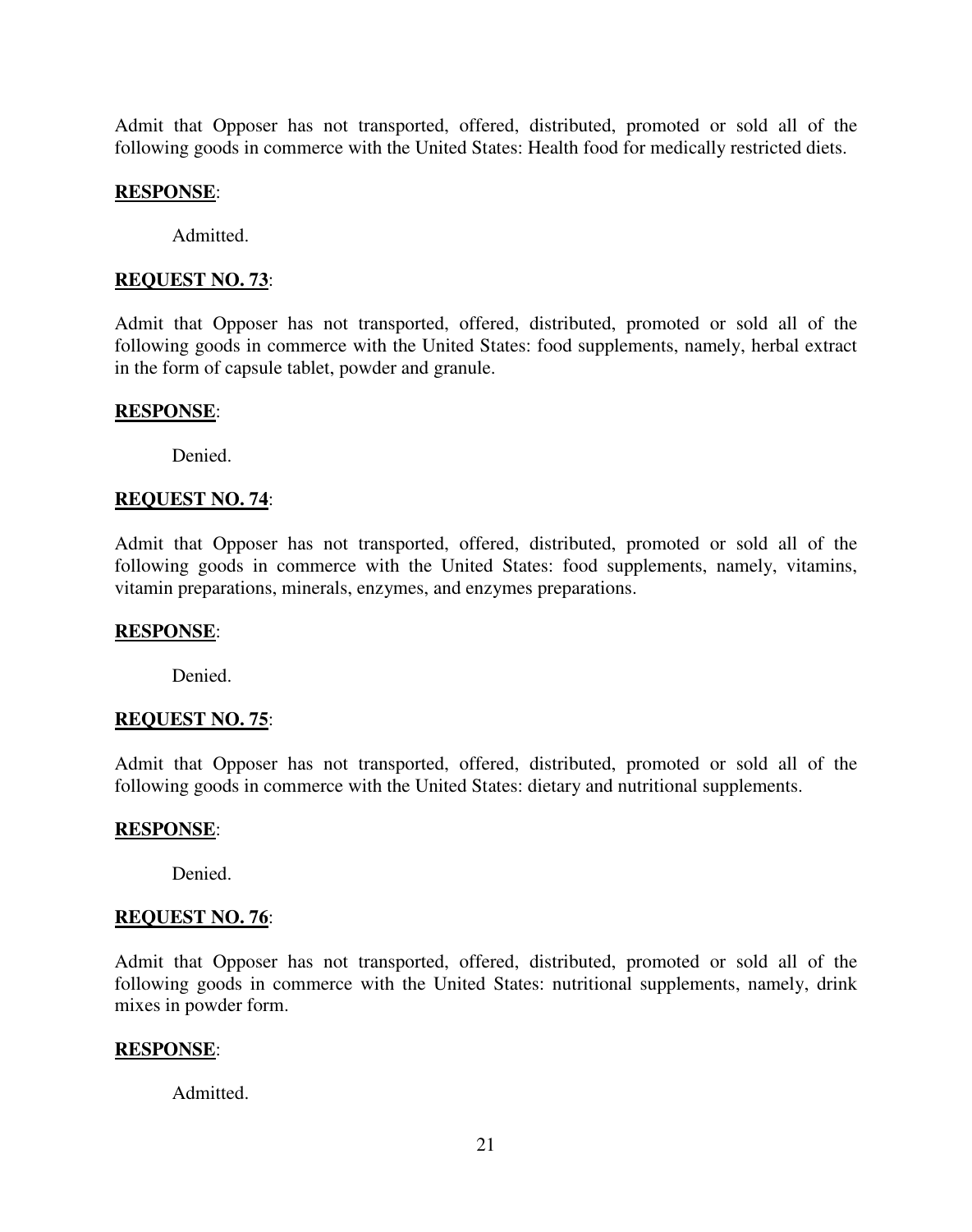# **REQUEST NO. 77**:

Admit that Opposer has not transported, offered, distributed, promoted or sold all of the following goods in commerce with the United States: dietetic food preparations, dietetic beverages, dietetic substances, and food preparations all for medically restricted diets.

### **RESPONSE**:

Admitted.

### **REQUEST NO. 78**:

Admit that Opposer has not transported, offered, distributed, promoted or sold all of the following goods in commerce with the United States: digestives for pharmaceutical purposes.

### **RESPONSE**:

Denied.

# **REQUEST NO. 79**:

Admit that Opposer has not transported, offered, distributed, promoted or sold all of the following goods in commerce with the United States: appetite suppressants.

#### **RESPONSE**:

Denied.

#### **REQUEST NO. 80**:

Admit that Opposer has not transported, offered, distributed, promoted or sold all of the following goods in commerce with the United States: pharmaceutical preparations and substances for appetite control and weight management.

#### **RESPONSE**:

Denied.

#### **REQUEST NO. 81**:

Admit that Opposer has not transported, offered, distributed, promoted or sold all of the following goods in commerce with the United States: analgesics.

# **RESPONSE**: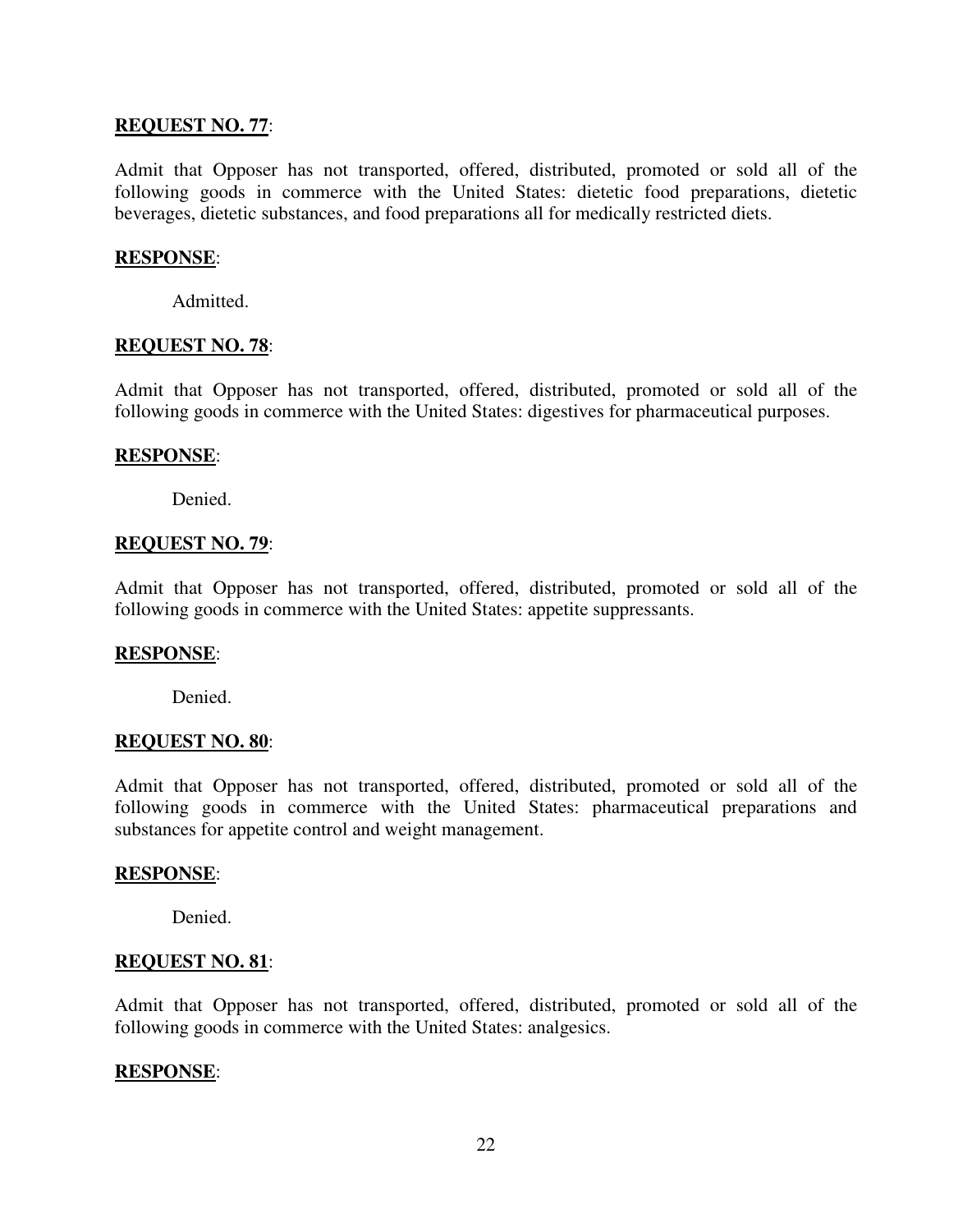#### Denied.

# **REQUEST NO. 82**:

Admit that Opposer has not transported, offered, distributed, promoted or sold all of the following goods in commerce with the United States: sedatives.

#### **RESPONSE**:

Denied.

### **REQUEST NO. 83**:

Admit that Opposer has not transported, offered, distributed, promoted or sold all of the following goods in commerce with the United States: tranquilizers.

### **RESPONSE**:

Denied.

#### **REQUEST NO. 84**:

Admit that Opposer has not transported, offered, distributed, promoted or sold all of the following goods in commerce with the United States: sunburn ointments and sunburn preparations for medical use.

# **RESPONSE**:

Admitted.

# **REQUEST NO. 85**:

Admit that Opposer has not transported, offered, distributed, promoted or sold all of the following goods in commerce with the United States: pharmaceutical preparations for skin care.

#### **RESPONSE**:

Denied.

#### **REQUEST NO. 86**:

Admit that Opposer has not transported, offered, distributed, promoted or sold all of the following goods in commerce with the United States: medicated mud for skin care, medicated skin care mud for baths.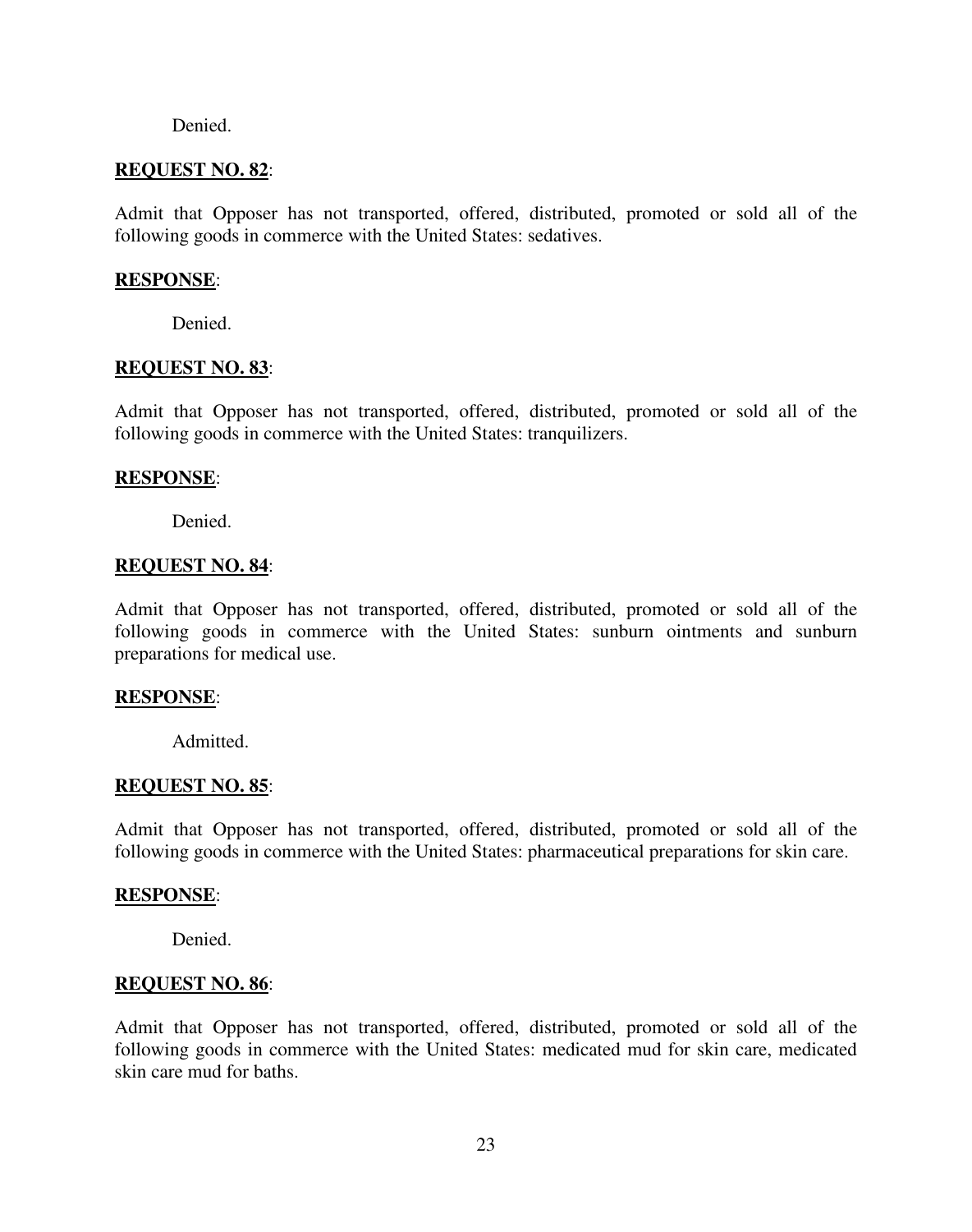# **RESPONSE**:

Admitted.

### **REQUEST NO. 87**:

Admit that Opposer has not transported, offered, distributed, promoted or sold all of the following goods in commerce with the United States: medicated mouth washes.

#### **RESPONSE**:

Admitted.

#### **REQUEST NO. 88**:

Admit that Opposer has not transported, offered, distributed, promoted or sold all of the following goods in commerce with the United States: medicines for dental purposes.

#### **RESPONSE**:

Admitted.

### **REQUEST NO. 89**:

Admit that Opposer has not transported, offered, distributed, promoted or sold all of the following goods in commerce with the United States: Chinese medicines, for use with human biological systems, namely, Chinese medicines for the respiratory system, gastrointestinal system, endocrine system, cardiovascular system, nervous system, musculoskeletal system, urinary system, integumentary system and reproductive system.

# **RESPONSE**:

Denied.

### **REQUEST NO. 90**:

Admit that Opposer has not transported, offered, distributed, promoted or sold all of the following goods in commerce with the United States: balms for medical purposes for the treatment of muscle pain.

#### **RESPONSE**:

Admitted.

# **REQUEST NO. 91**: